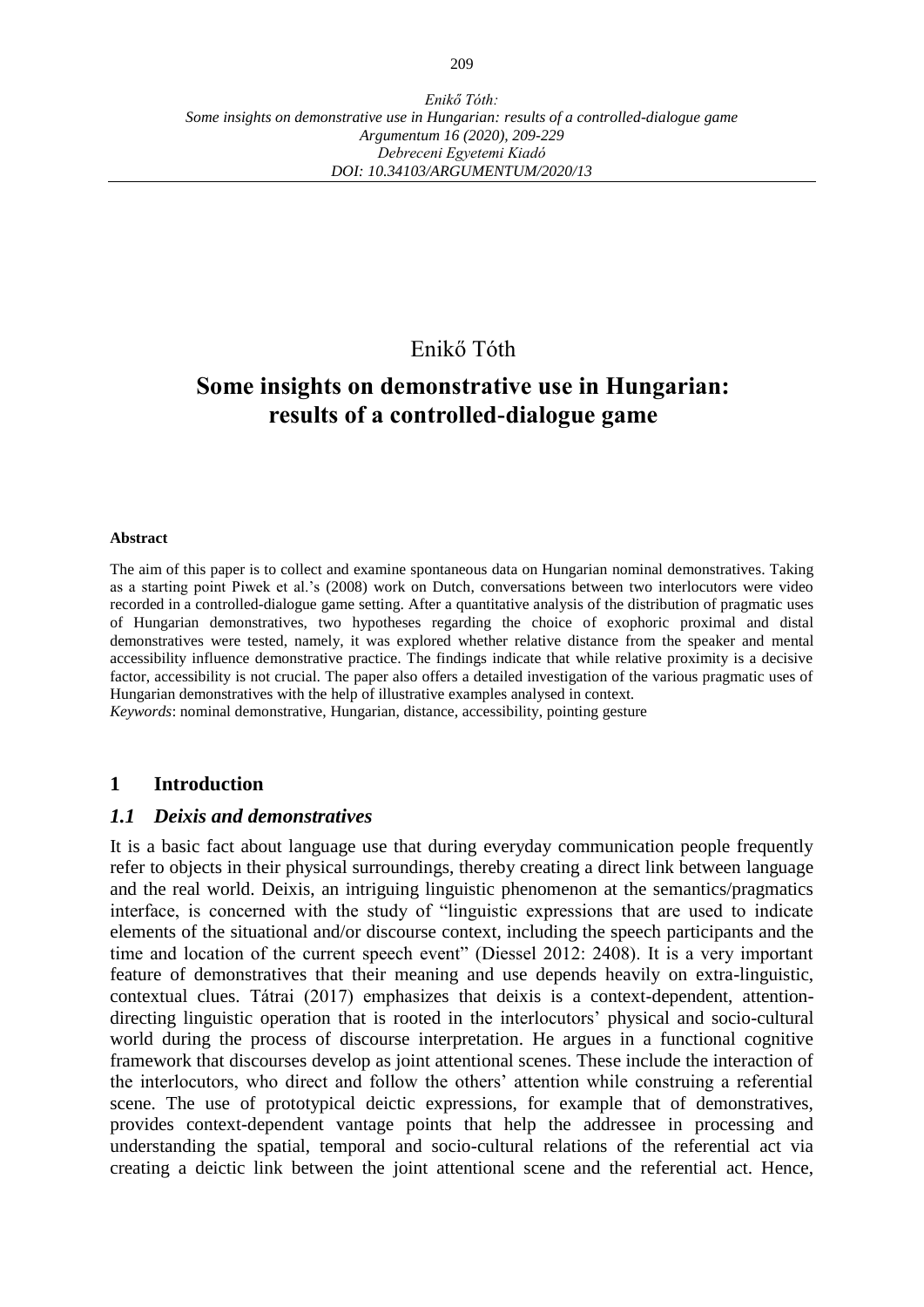| Enikő Tóth:                                                                            |
|----------------------------------------------------------------------------------------|
| Some insights on demonstrative use in Hungarian: results of a controlled-dialogue game |
| Argumentum 16 (2020), 209-229                                                          |
| Debreceni Egyetemi Kiadó                                                               |
| DOI: 10.34103/ARGUMENTUM/2020/13                                                       |

demonstratives cannot be interpreted without analysing the spatial, temporal and sociocultural context in which they have been uttered. Deixis is a pervasive feature of languages; demonstratives can be found across all languages and are widely used in everyday communication (Diessel 1999).

Hungarian has a two-term nominal demonstrative system; *ez, ezek* 'this, these' are traditionally described as proximals, while *az, azok* 'that, those' are distals. Both of these terms can be used as pronominal or adnominal demonstratives, however, I will not differentiate these syntactic functions in the analysis. The aim of the study reported here is twofold: (i) to collect empirical data in the form of samples of spontaneous language use in order to explore the use of Hungarian exophoric demonstratives in a controlled elicitation task; and (ii) to investigate the role of two factors in the choice of Hungarian gestural demonstratives. The factors to be tested are the following:

– the traditional, but often debated factor of relative distance from the speaker;

– the cognitive factor of (mental) acceptability.

In addition, as other types of pragmatic use are also represented in the data, non-exophoric uses of Hungarian demonstratives will also be briefly discussed. Overall, the paper presents not only a corpus-based analysis of the pragmatic multi-functionality of Hungarian nominal demonstratives, but also investigates factors influencing demonstrative choice.

# *1.2 Pragmatic uses of demonstratives*

Many accounts of demonstrative use adopt a taxonomic approach when describing the diverse functions fulfilled by demonstratives. Here I will present only those categories that are relevant for the purpose of this study.

Diessel (1999) differentiates exophoric and non-exophoric uses. According to Levinson (1983, 2004), the most basic use of demonstratives is the former one, when speakers orientate the addressee in the speech situation by drawing their attention to certain entities, hence, in order to be able to identify the referent of the demonstrative, the speech event has to be monitored physically, i.e. the referent can only be established based on the audio, visual and tactile features of the speech situation. Exophoric reference can be manifested in two different ways: the use of the demonstrative might either be accompanied by a gesture on the part of the speaker or not. The former uses are labelled as gestural, i.e. the act of referring, the deictic function is jointly performed by the deictic expression and the non-verbal gesture. For example, when uttering (1), the speaker is referring to an object in the speech situation and the utterance is probably accompanied by an extra-linguistic gesture (a pointing gesture, a head nod or eye gaze) on the part of the speaker.

# (1) *Ezt* kérem./ *Ezt a könyvet* kérem. (Laczkó 2008: 320, 321) 'I want *this*./ I want *this book*.'

According to Lyons (1977), this is the genuine case of deixis, hence, gestural uses may be treated as prototypical cases of deictic reference. As Tátrai (2017) notes, when the referent is not identified by means of a non-verbal gesture, but by relying on the shared knowledge of the spatial, temporal and socio-cultural parameters of the speech situation, then we talk about symbolic uses. Such uses always refer to some contextually available information shared by the interlocutors, but the referent is not necessarily part of their immediate physical environ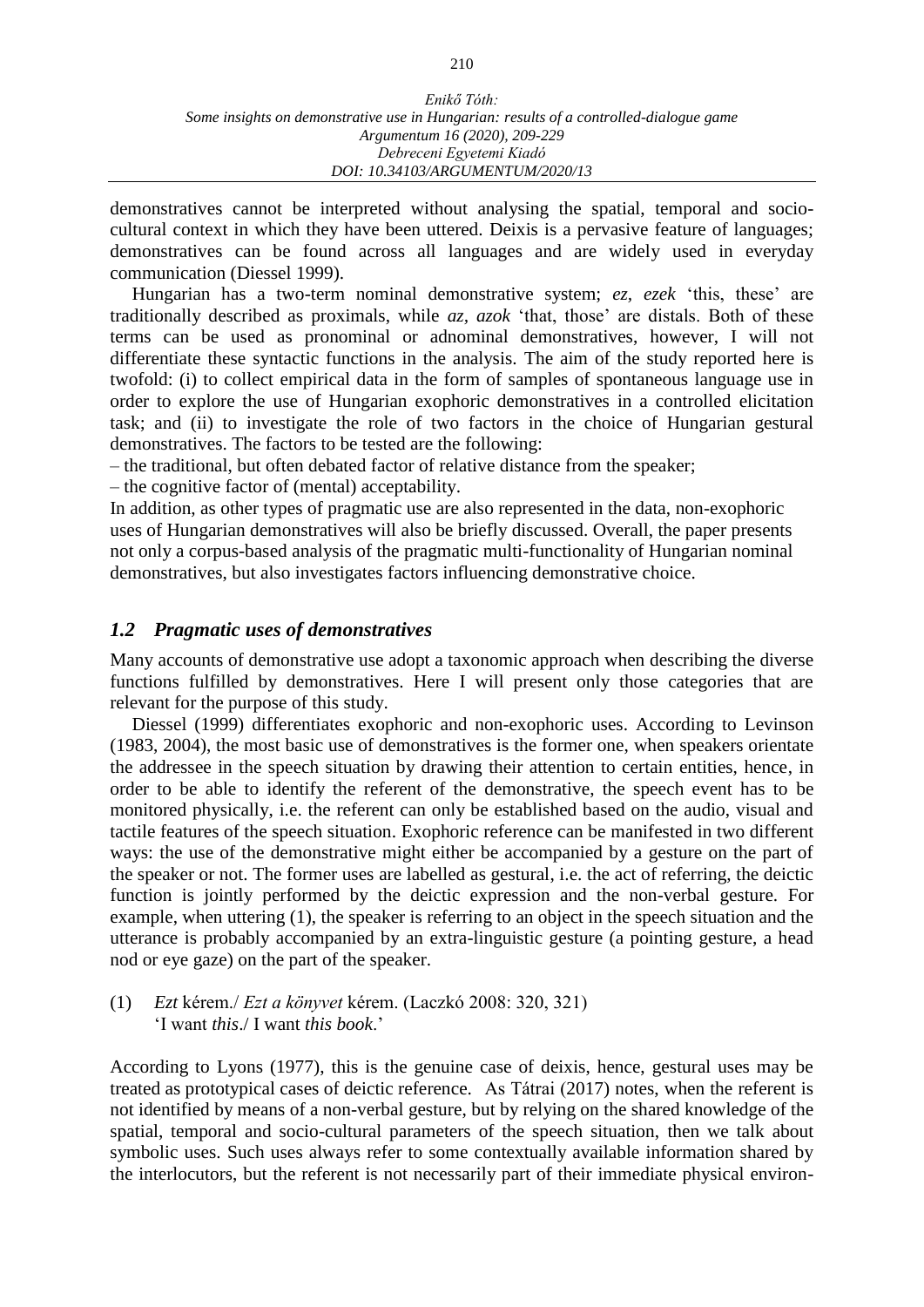ment. For example, in the case of (2), it is clear for both the speaker and the addressee that the demonstrative phrase refers to the city where they are staying at the time of the utterance:

(2) A legjobb állatkert Magyarországon *ebben a városban* van. 'The best zoo in Hungary is *in this city*.'

Non-exophoric uses include anaphoric and discourse deictic uses among others. Anaphoric and discourse deictic expressions do not refer directly to the extra-linguistic context, instead, they refer to parts of the ongoing discourse. Anaphoric demonstratives co-refer with another noun phrase within the text, which means that they refer to an entity that another term, their antecedent picked out. Within anaphoric uses a further distinction is made between anaphora and cataphora depending on the position of the referring term. Anaphora is illustrated by (3), here the demonstrative co-refers with its antecedent,<sup>1</sup> a noun phrase in the previous sentence. In the case of cataphora, the demonstrative co-refers with a postcedent phrase, as in (4):

- (3) Ja hogy a Ponyvaregényről van szó. Ha nem lennék ilyen álmos, most azonnal megnézném *azt a filmet*, annyira szeretem. (Laczkó & Tátrai 2012: 249) 'Oh, you are talking about Pulp Fiction. If I were not so sleepy, I would immediately watch *that movie*, I like it so much.'
- (4) *Ezt a filmet* meg kellene nézned. A Blöff a legjobb film, amit valaha láttam. 'You should watch *this movie*. Snatch is the best film I have ever seen.'

Discourse deictic demonstratives "focus the hearer's attention on aspects of meaning, expressed by a clause, a sentence, a paragraph, or an entire story" (Diessel 1999: 101), or, in Levinson's words, they refer "to portions of the unfolding discourse" (Levinson 1983: 62). As an example, consider (5) below:

(5) A: Péter megbukott a vizsgán. 'Peter failed the exam.' B: *Ez* nem igaz. '*That*'s false.'

 $\overline{a}$ 

After this brief survey of different types of demonstrative uses it is important to bear in mind that, as Levinson (2004: 107) claims, "the relations between these uses are probably more complex than this taxonomy suggests". For example, exophoric and anaphoric uses might overlap, as in the example below:

(6) I cut a finger: *this one*. (Levinson 1983: 67)

In (6) *this one* and *a finger* co-refer, however, the referent can only be identified by an accompanying gesture in the speech situation.

If we compare discourse deictic and anaphoric uses, the basic difference is that in the former case the demonstrative points to some element of the given discourse context, while in

Antecedents and postcedents will be marked by underlining throughout the paper.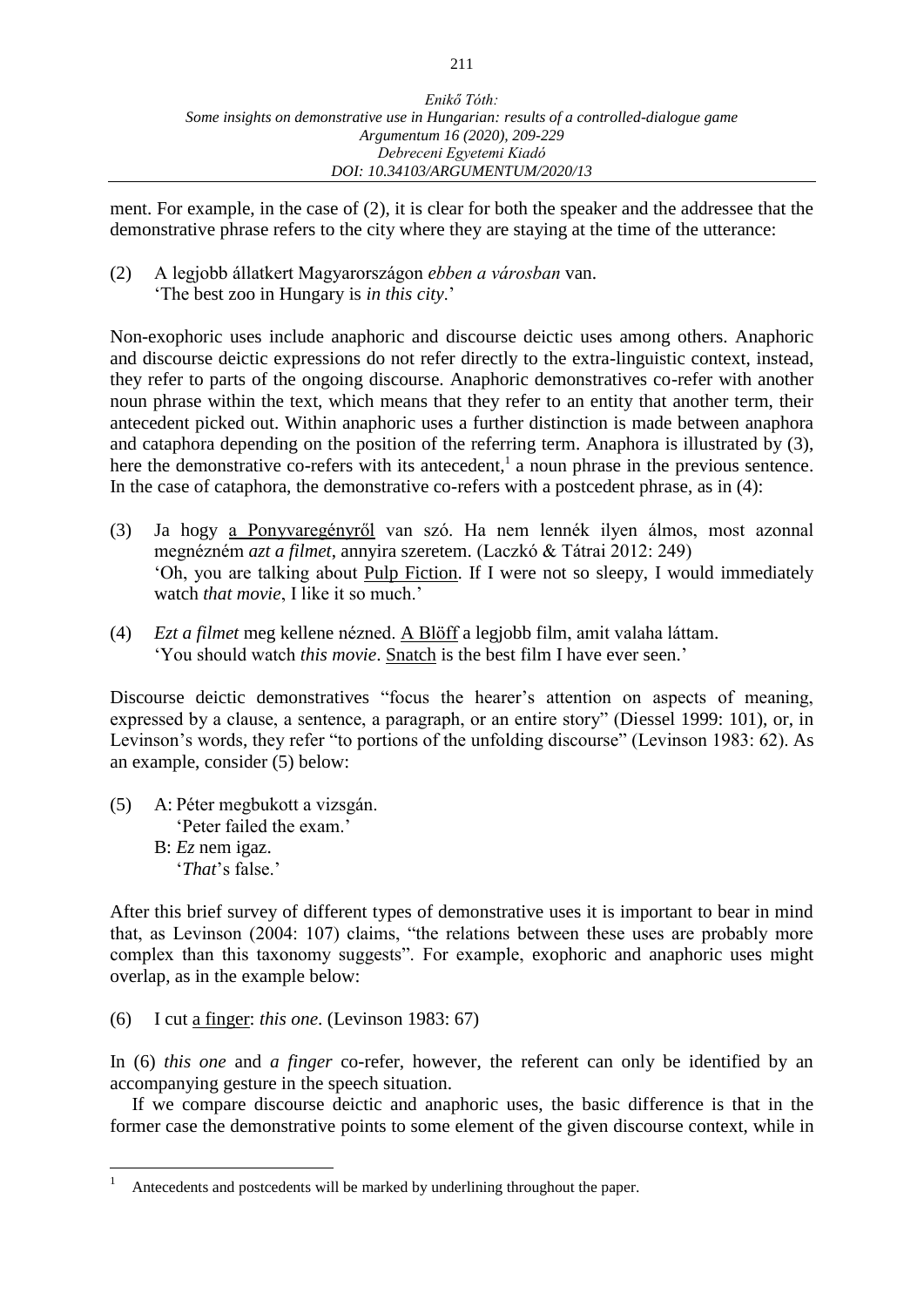the latter it establishes a co-reference relation, and it is not the demonstrative itself that identifies the entity under discussion. However, as Laczkó (2010) notes, discourse deictic and anaphoric reference might also overlap. In (7) below, *ez* fulfils a discourse deictic function, but the distal demonstrative *az* represents a borderline case between anaphora and discourse deixis (Laczkó 2010: 114):

(7) Péter tegnap vett egy új könyvet. Hazafelé *ezt / azt* olvasta a buszon. 'Peter bought a new book yesterday. On his way home, he was reading *this / that* on the bus.'

Nevertheless, it is clear that the wide range of functions performed by demonstratives both within and across languages provides a challenge for a proper treatment and analysis. In what follows I will explore the various uses of Hungarian demonstratives based on data that I collected in a production task. The structure of the paper is as follows. Section 2 describes the methodology used and presents the hypotheses tested. Section 3 elaborates on the findings, while Section 4 concludes the study.

# **2 The controlled dialogue game**

# *2.1 Methodology*

The work reported here is primarily aimed at exploring the use of exophoric demonstratives in Hungarian.<sup>2</sup> Taking as a starting point Piwek et al.'s (2008) work on Dutch, I collected samples of spontaneous language use via a game in a controlled setting in order to elicitate as many instances of demonstrative occurrences as possible. More specifically, I video recorded conversations between two interlocutors working to reach a common goal in a so called controlled dialogue game while manipulating LEGO DUPLO blocks in table-top space (Piwek et al. 2008). The recordings were later transcribed.

The recorded conversations revolve around and concentrate on the here and now of the task to be performed. Naturally, participants often refer to the LEGO blocks, to the entities that have a crucial role in achieving their goal. Thus, due to the nature of the task, a relatively high number of demonstrative expressions were elicitated. A more detailed description of the game will be given in Section 2.3, but some examples taken from the corpus compiled from the task-oriented dialogues are given below.<sup>3</sup> A gestural use of  $az$  'that' can be seen in (8), while a discourse deictic use of  $ez$  'this' is illustrated by (9):

- (8) Instruktor: És most szedd le róla *azt a kis kockát*  $(\rightarrow)$ . Instructor: 'And now take down *that little block*  $(\rightarrow)$ .' (video8)
- (9) Instruktor: [hosszabb utasítást ad] *Ezt* így meg lehet csinálni? Instructor: '[lengthy instruction] Can you do *this*?' (video1)

 $\frac{1}{2}$ It is important to note that the study reported here focuses on nominal demonstratives only.

<sup>3</sup> " $\rightarrow$ " indicates a pointing gesture throughout the paper.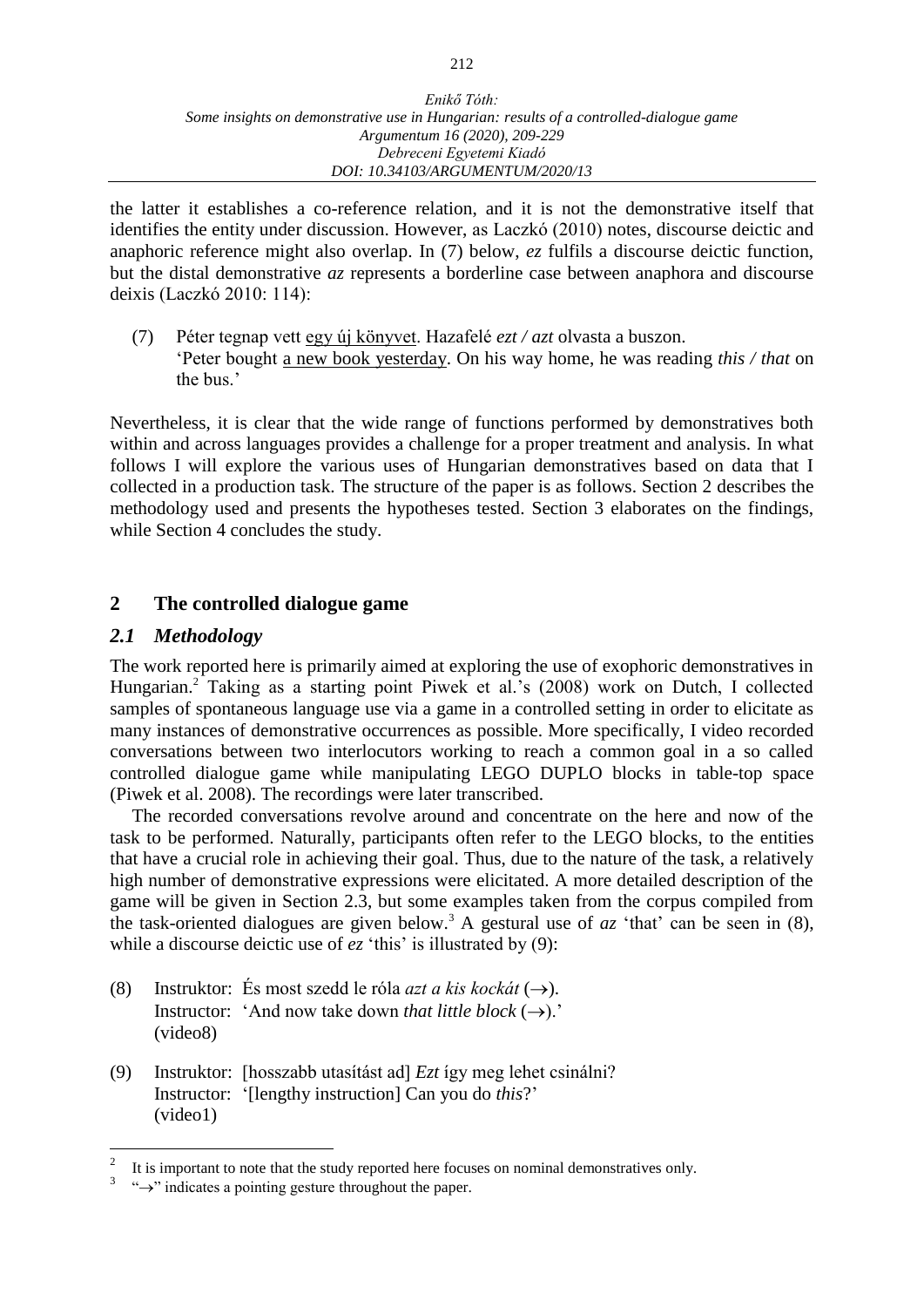The method outlined above has both advantages and disadvantages. First of all, by this type of elicitation method it is possible to gather a relatively great number of occurrences of the target items quickly, especially as compared to traditional observational methods. Although the transcription itself is tedious and time-consuming, one can always watch the corresponding video segment, so contextual clues are not lost. A tremendous benefit of this method over the observation of naturally occurring speech is that the situational variables can be controlled. As a disadvantage, it has to be mentioned that at the beginning of the recording some participants felt self-conscious or were shy, which obviously might have affected their behaviour. Nevertheless, their way of acting became less guarded and more natural as they engaged in solving the task. Overall, the results of the study are limited to a certain extent, since the setting is artificial, and the findings cannot be generalized to demonstrative use per se, but the study is still built on data gained from natural communication.

# *2.2 The hypotheses*

 $\overline{a}$ 

The analysis focuses on those occurrences of demonstratives that were accompanied by a manual pointing gesture on the part of the speaker.<sup>4</sup> However, other uses of demonstratives will also be discussed to a certain extent. Following Piwek et al.'s (2008) work on Dutch, I examined two factors: relative distance and (mental) accessibility. Though the empirical setup was limited to table-top space, i.e. all LEGO blocks were located relatively close to the participants, it was still possible to explore whether relative proximity of the entities to the speaker has an effect on demonstrative choice. In this section I introduce the factors under investigation.

The role of relative distance in the choice of gestural demonstratives has been widely studied; however, the exact nature of the notion itself has usually been left unspecified. Kemmerer (1999) presents neuropsychological evidence in favour of the claim that near and far have different perceptual representations, and the brain applies different mechanisms when representing near vs. far space. The distinction stems from the fundamental human need to manipulate objects directly and the need to visually identify and analyse objects in the environment.

Kemmerer (1999) argues that demonstrative systems across languages do not in general encode space in the same manner, since demonstratives "specify abstract semantic notions that, when combined with the unique pragmatic features of communicative contexts, allow speakers to make a virtually unlimited range of spatial distance contrasts" (Kemmerer 1999: 35). Nevertheless, in order to operationalize the notion of relative distance in a closed setting, we will treat entities that are located physically within easy arm's reach, i.e. entities that can be touched without effort, as being close, while everything else will be considered to be far regarding the speaker's point of view. It has to be noted here that due to the nature of the task, since the participants interact in table-top space, most of the entities being referred to are within easy arm's reach of the speaker.<sup>5</sup> The participants of the game were located next to each other, therefore their perspective was the same. Entities that occur within the area marked by the oval in Figure 1 were treated as being close to the speaker.

<sup>4</sup> To widen the scope of study, gaze direction and head nods could be analysed. This is left for future research.

<sup>5</sup> Demonstrative reference in elicitation tasks is discussed in a detailed fashion by Wilkins (1999).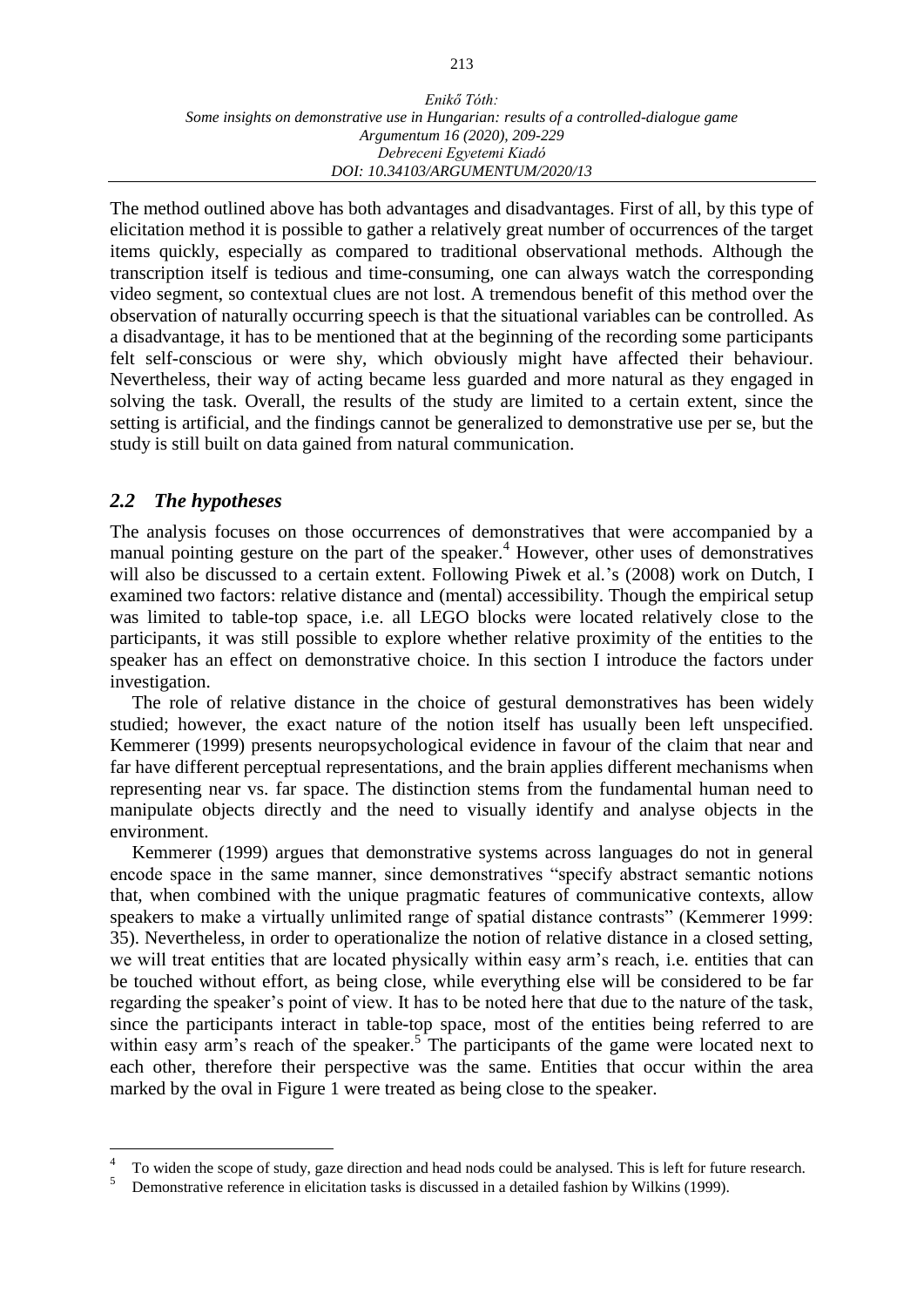*Enikő Tóth: Some insights on demonstrative use in Hungarian: results of a controlled-dialogue game Argumentum 16 (2020), 209-229 Debreceni Egyetemi Kiadó DOI: 10.34103/ARGUMENTUM/2020/13*



*Figure 1. Entities located close to the interlocutors*

The corresponding hypothesis regarding the choice of demonstratives is given below:

# *Hypothesis 1*

Proximal demonstratives are selected to refer to entities that are within easy arm's reach of the speaker, while distal demonstratives are preferred to refer to entities that are further away in table-top space.

Turning to the second factor, accessibility and cognitive status have been analysed by a number of authors (see among others Ariel 1990/2014, 2004, Gundel et al. 1993, Strauss 2002). For instance, Ariel (2004) describes accessibility in terms of topicality, distance and competition. She notes that "mental entities corresponding to discourse topics are highly accessible. So are representations of entities recently mentioned (short distance) and ones that have no competing candidates. Entities that are not topical, that were mentioned a while ago, and that have to compete with other candidates […] are entertained at a lower degree of accessibility" (Ariel 2004: 99–100). In a similar fashion, Kahneman (2003: 699) identifies accessibility with "the ease [of mental effort] with which particular mental contents come to mind". Regarding the use of exophoric demonstratives, Strauss (2002) emphasizes the role of the speaker's presumed knowledge about the addressee's ability to identify the referent and the speaker's assessment regarding the relative importance of the intended referent. She argues that the use of *this* in spoken American English involves a tacitly expressed instruction to the addressee that they should pay more attention to the intended referent, usually because it conveys new information, while the use of *that* indicates that the information carried is more familiar and less important for the hearer as judged by the speaker, therefore the identification of the referent is easier. As Jarbou (2010) points out, these different definitions of accessibility are not necessarily incompatible, in fact they all describe a kind of verbal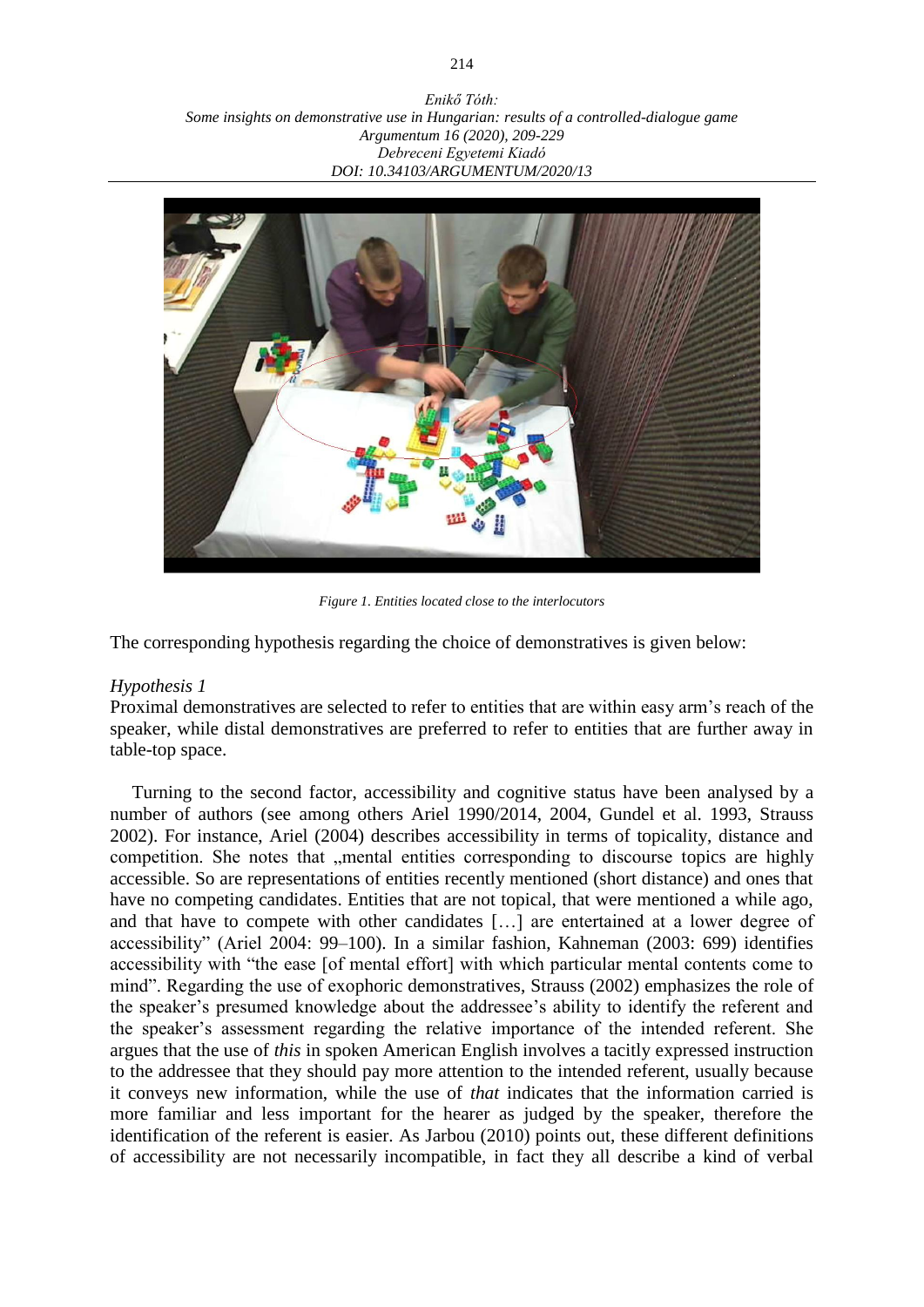pointing, i.e. a common feature is that the speaker wants to draw the attention of the addressee to the intended referent.

Thus, relying on Strauss's (2002) and Ariel's (2004) work, accessibility as a working notion will be defined as follows:

- an entity is associated with *low accessibility* if, according to the speaker's assessment, the addressee is invited to consider it to be new, unexpected or important, i.e. an effort is required on the part of the addressee to identify the referent;
- an entity is associated with *high accessibility* if it is already known to the addressee, i.e. less effort is necessary on the part of the addressee to identify the referent.

Accordingly, the second hypothesis to be tested is given below (see also Piwek et al. 2008):

### *Hypothesis 2*

Proximal demonstratives are selected by speakers to refer to entities that are associated with low accessibility, while distal demonstratives are selected to refer to entities associated with high accessibility.

The hypotheses described above were tested only against the data collected on the exophoric use of demonstratives.

# *2.3 Design and participants*

Ten pairs of university students participated in the experiment, all native speakers of Hungarian, their average age was 20.5. The subjects were randomly selected, there were 11 male and 9 female participants. They were asked to engage in a so called controlled dialogue game (Piwek et al. 2008), where they worked with LEGO blocks of the DUPLO series in table-top space. Participants were asked to rebuild a construction, one of them acted as instructor, the other as builder. The two participants were separated by a screen, in that way only the instructor had visual access to an example building, and with his help the builder had to rebuild a construction that was visible to both (see Figure 2). Their common goal was to set up a building that is identical to the example. In order to avoid unnatural use of demonstratives, subjects were unaware of the aim of the study. The dialogue games were recorded on video and subsequently transcribed.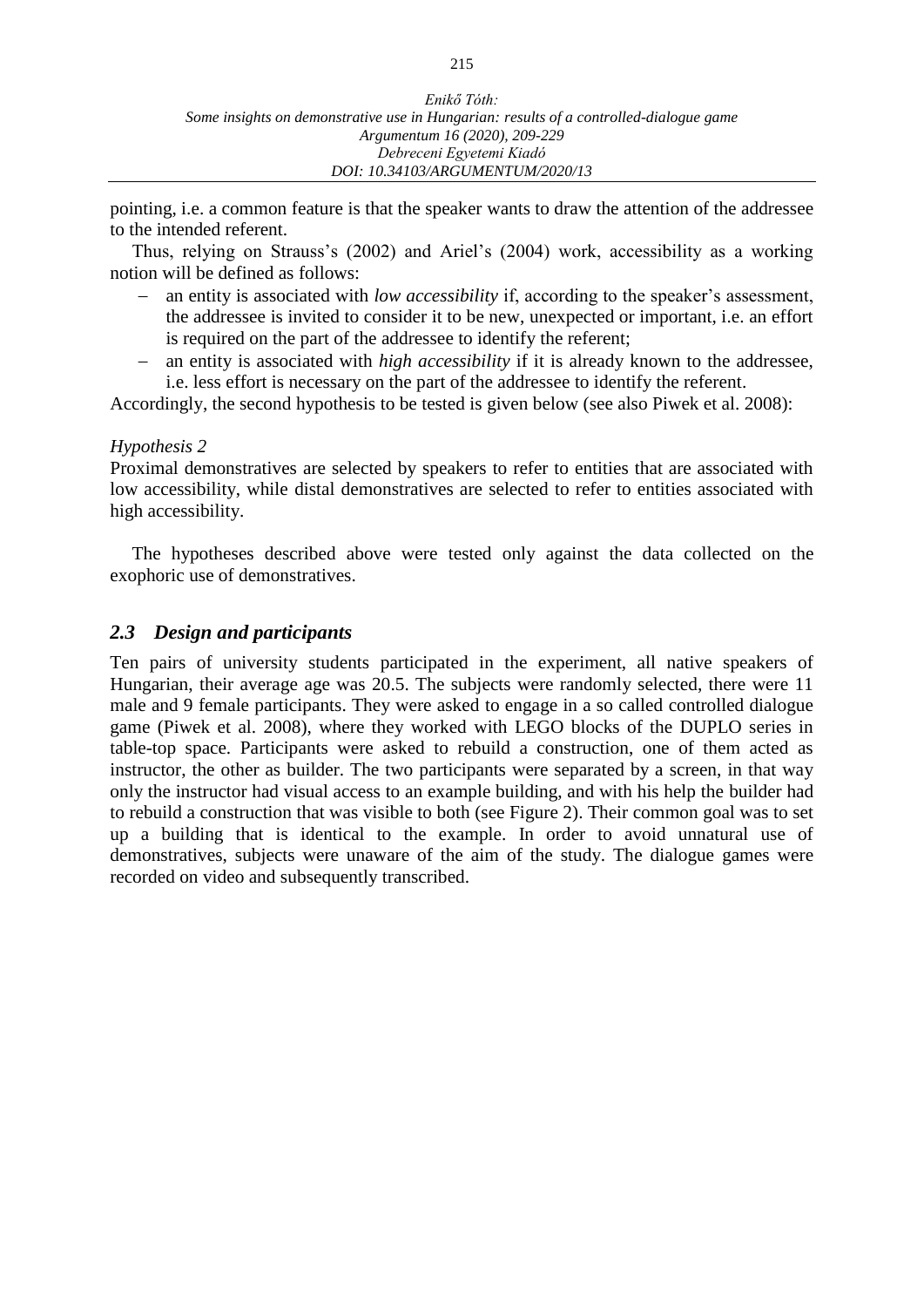*Enikő Tóth: Some insights on demonstrative use in Hungarian: results of a controlled-dialogue game Argumentum 16 (2020), 209-229 Debreceni Egyetemi Kiadó DOI: 10.34103/ARGUMENTUM/2020/13*



*Figure 2. The layout of the game*

# **3 Results and discussion**

# *3.1 Overall results*

 $\overline{a}$ 

Altogether there were 727 demonstrative expressions in the dialogues obtained; out of these 566 were exophoric and 161 were non-exophoric. 6 Exophoric uses were further categorized into gestural (where the speaker is pointing at the intended referent<sup>7</sup>) and symbolic uses (there is no pointing gesture on the part of the speaker). Gestural uses also include cases where the speaker is holding the entity being referred to. The distribution of exophoric uses over proximal and distal demonstratives is shown in Table 1.

<sup>6</sup> The categorization of exophoric vs. non-exophoric, more specifically, the distinction between exophoric and anaphoric demonstratives was not always straightforward, since the boundaries between the categories are somewhat blurred, as illustrated by example (6) in Section 1. I will discuss the criteria to tell these categories apart when I turn to the discussion of non-exophoric demonstratives.

 $\bar{7}$  Eye gaze and head nod were not analysed, only the presence of a pointing gesture on the part of the speaker was categorised as a case of gestural use.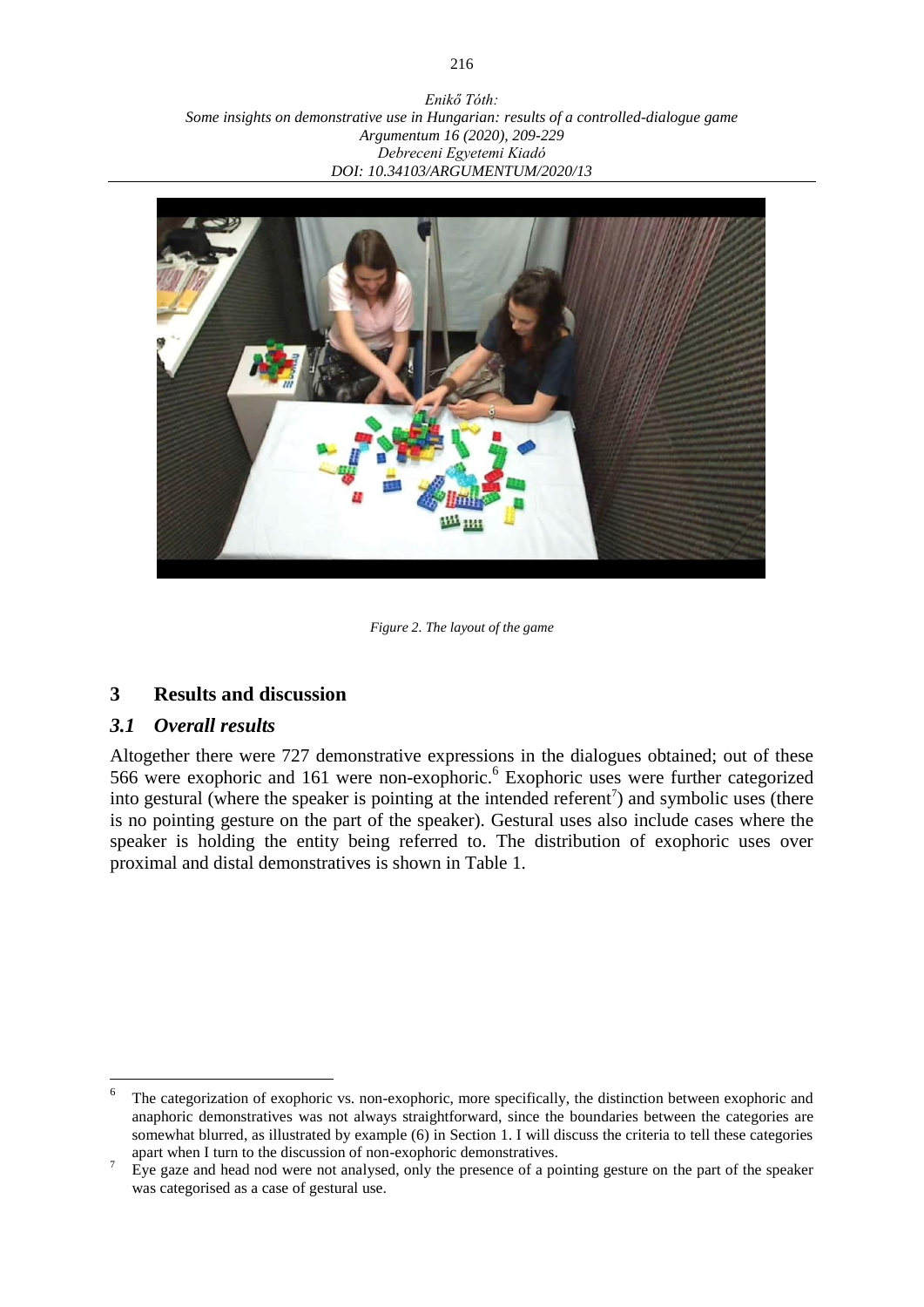#### *Enikő Tóth: Some insights on demonstrative use in Hungarian: results of a controlled-dialogue game Argumentum 16 (2020), 209-229 Debreceni Egyetemi Kiadó DOI: 10.34103/ARGUMENTUM/2020/13*

|                      |             |         | <b>Exophoric uses</b> |          |        |
|----------------------|-------------|---------|-----------------------|----------|--------|
| <b>Gestural uses</b> |             |         | <b>Symbolic uses</b>  |          |        |
| 456                  |             |         | 110                   |          |        |
|                      | proximal    | distal  |                       | proximal | distal |
| 350                  |             | 106     |                       | 26       | 84     |
| holding              | not holding | holding | not holding           |          |        |
| 115                  | 235         |         | 99                    |          |        |

*Table 1. Distribution of exophoric demonstratives*

I also distinguished different categories within non-exophoric uses. We will turn to these in Section 3.4.

# *3.2 Gestural uses*

Table 2 displays the distribution of gestural uses.<sup>8</sup> The results have been analysed by computing chi-square statistics. Regarding distance, there is a significant difference between entities located within easy arm's reach (near) and entities positioned further away from the speaker (far) and the choice of demonstratives (proximal vs. distal), hence the first hypothesis is kept.  $(\chi^2(1) = 112.865, p < 0.001)$ . The distribution of gestural demonstratives over distance is shown in Figure 3.

|          |     | <b>Gestural uses</b> |     |  |
|----------|-----|----------------------|-----|--|
|          |     | 456                  |     |  |
| proximal |     | distal               |     |  |
| 350      |     | 106                  |     |  |
| near     | far | near                 | far |  |
| 316      | 34  | 45                   | 61  |  |
| HA       | LA  | HA                   | LA  |  |
| 175      | 175 | 46                   | 60  |  |

*Table 2. Distribution of gestural uses over the factors examined*

<sup>8</sup> HA stands for high accessibility, while LA stands for low accessibility.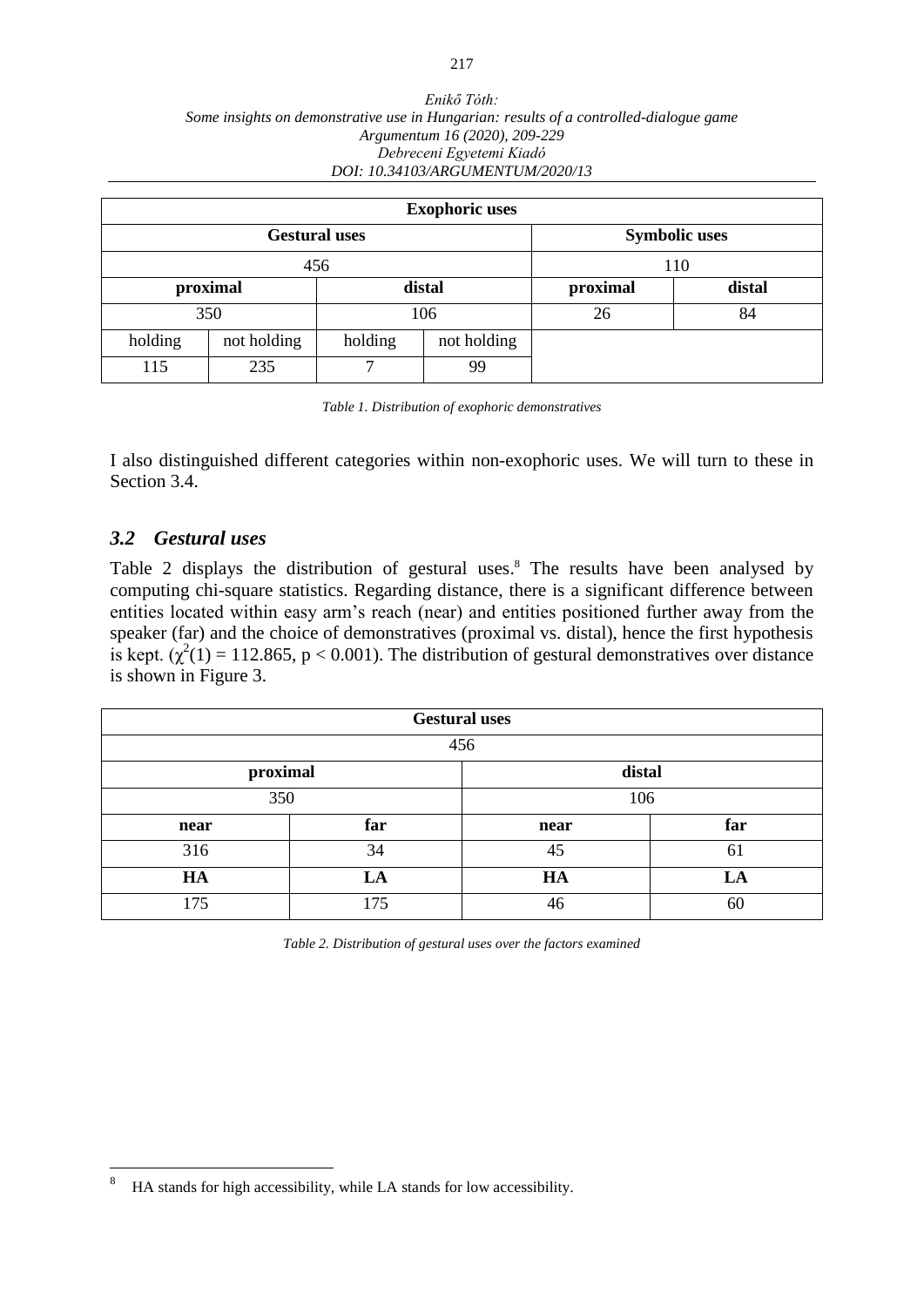*Enikő Tóth: Some insights on demonstrative use in Hungarian: results of a controlled-dialogue game Argumentum 16 (2020), 209-229 Debreceni Egyetemi Kiadó DOI: 10.34103/ARGUMENTUM/2020/13*



*Figure 3. Distribution of gestural demonstratives over distance in Hungarian*

Hence, distance matters, it influences the choice of Hungarian gestural demonstratives in table-top space: in general, proximals were used when referring to entities located within easy arm's reach of the speaker, while distals were preferred when referring to entities further away. Similar findings have been reported in a production experiment by Reile (2015) regarding the use of Estonian demonstrative adverbs.

As I have mentioned, due to the nature of the task, the majority of entities being referred to have been located within easy arm's reach of the participants, this explains the high distribution of proximals, they constitute 76.7 per cent of gestural uses. $\degree$  Typically, when the builder was talking about a given part of the structure, or manipulating a block of LEGO, he used the proximal term. In fact, there are many cases when the builder is holding the entity in question, 33 per cent of proximal gestural demonstratives refer to an entity that is being held by the speaker (see Table 1). Kibrik (2011: 510) differentiates five subtypes of pointing, as follows:

- out-of-arm-reach, distal pointing;
- within-arm-reach, proximal pointing;
- reaching;
- touching;

 $\overline{a}$ 

– holding, handling.

Kibrik (2011) describes this as a scale of continuum, where the borders between the categories are fluid, but argues that each of these gestures directs the attention of the addressee. The important point is that holding something is a special type of pointing, and since the entities in question are obviously close to the speaker, the use of the proximal form is expected. The other types of pointing from the scale above have all been exemplified in the recorded dialogues.

As pointed out by the anonymous reviewer of this paper, a possible explanation for the high proportion of proximals is that speakers might ignore distance in this close space, but still consider the location of objects relative to one another, and the objects being manipulated are definitely closer to them with respect to others.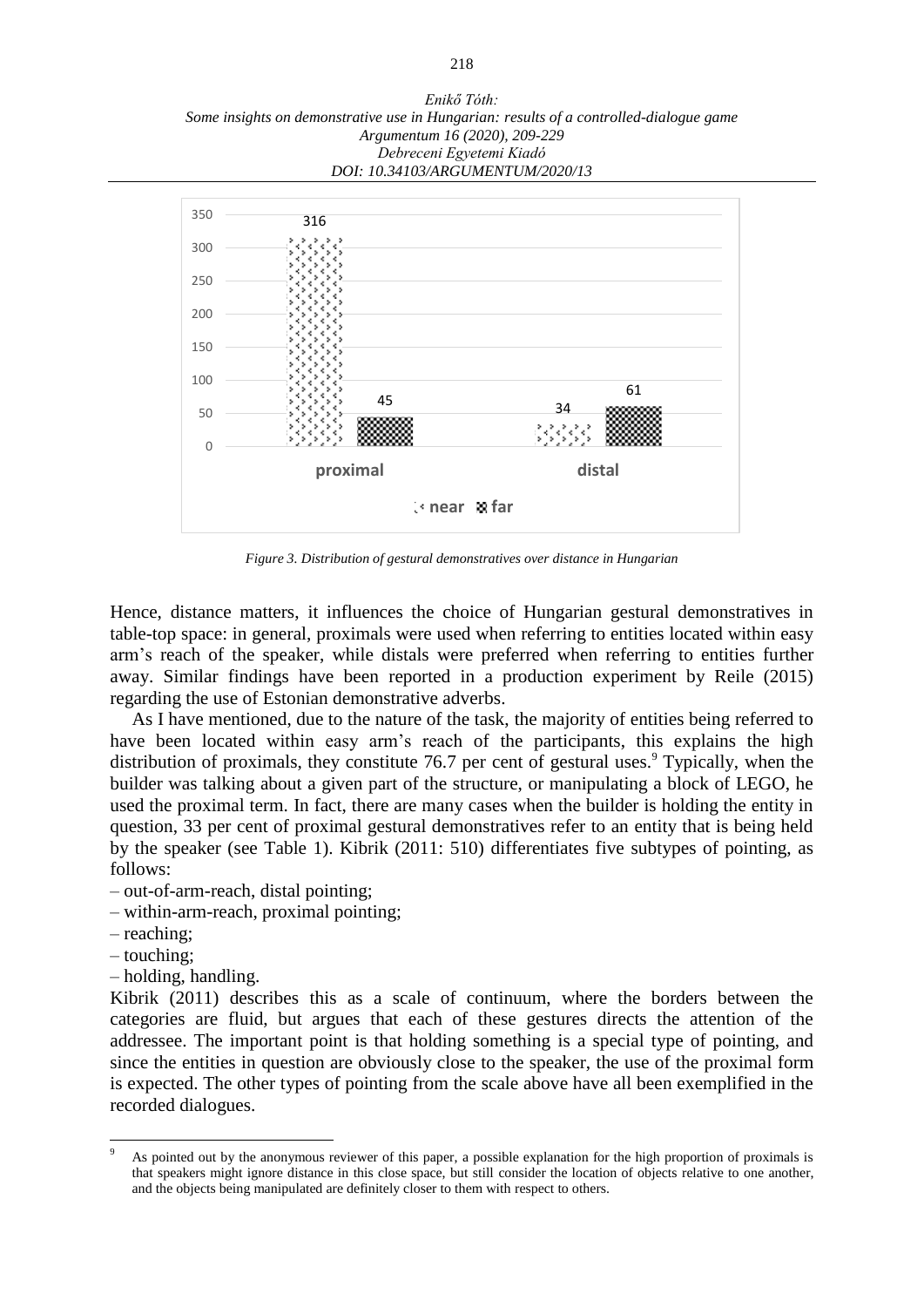| Enikő Tóth:                                                                            |
|----------------------------------------------------------------------------------------|
| Some insights on demonstrative use in Hungarian: results of a controlled-dialogue game |
| Argumentum 16 (2020), 209-229                                                          |
| Debreceni Egyetemi Kiadó                                                               |
| DOI: 10.34103/ARGUMENTUM/2020/13                                                       |

The use of distals to refer to entities out of arm's reach in this limited space is not unexpected, either. For example, Wilkins (2018) states that Arrernte speakers used distal demonstratives in an elicitation task when referring to the furthest object located on the away axis across a table within 0.7 meter.

Turning to the role of accessibility, there is no significant difference between high or low accessibility and the choice of demonstratives (proximal vs. distal), thus, the second hypothesis is rejected ( $\chi^2(1) = 1.421$ ,  $p = 0.233$ ); the choice of proximals versus distals is not dependent upon the accessibility of the referent in Hungarian. As it is evident from Table 2, speakers used exactly the same number of proximal demonstratives to refer to highly and lowly accessible entities, and distals exhibit a very similar pattern. Results concerning accessibility are controversial in the relevant literature. For example, Piwek et al. (2008) accepts the same hypothesis for Dutch in a similar controlled dialogue game setting, concluding that there is a correlation between low accessibility and gestural proximals, and high accessibility and distals. According to Jarbou (2010), just the opposite can be observed in spoken Jordanian Arabic. Many authors note that the notion of accessibility is not welldefined (cf. Burenhult 2003, Hanks 2009). Hence, further studies may be required that are based on a more exact notion of accessibility, at least in an empirical framework.

As in interim summary we can conclude that while relative distance from the speaker is a crucial factor, the choice of proximals versus distals is not dependent upon the accessibility of the referent in Hungarian. The results obtained from the data gathered in the controlled dialogue game have to be handled with caution, since all referents were located relatively close both to the instructor and to the builder in table-top space. Nevertheless, both proximal and distal demonstratives were used, and it is also clear from Figure 3 that speakers also used proximal demonstratives to refer to entities being far from the speaker, while distals were used to refer to entities that were within arm's reach, too. Some representative cases will be discussed in the next section. Obviously, such examples challenge the traditional view of demonstrative choice and give rise to the assumption that other factors can play a role besides (or instead of) relative distance from the speaker; or there might be an interaction of several factors that determines demonstrative use. Though accessibility as a factor has been discarded above, its role needs to be reconsidered, since it might interact with other factors. This assumption is also motivated by Peeters et al.'s (2014) claim that in Piwek et al.'s (2008) study on Dutch physical proximity and accessibility (i.e. the notion of focus of attention) must have interacted.

### *3.3 The role of distance – some examples*

In what follows I will take a closer look at examples where the traditional near/far opposition cannot adequately explain the use of demonstratives in Hungarian. In each case I will examine the various contextual factors that might play a role.

First, let us consider an example where a proximal term is used to refer to an entity that is far from both participants:

(10) Instruktor: Utána jön egy ugyanakkora kék, utána pedig *ez a zöldes kékes*  $(\rightarrow)$ . Instructor: 'Then comes a blue one, same size, then *this bluish-greenish one*  $(\rightarrow)$ .' (video6)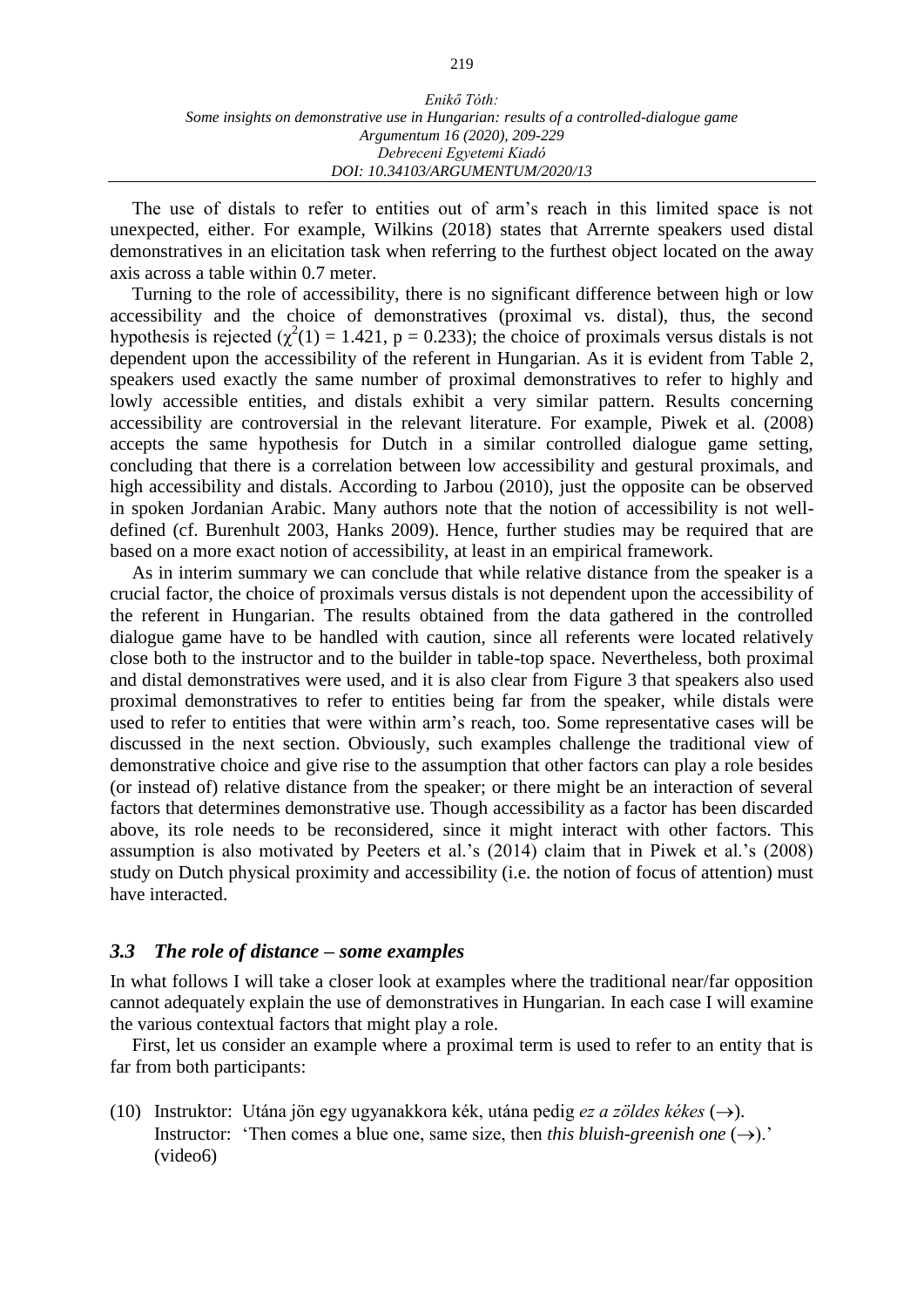#### *Enikő Tóth: Some insights on demonstrative use in Hungarian: results of a controlled-dialogue game Argumentum 16 (2020), 209-229 Debreceni Egyetemi Kiadó DOI: 10.34103/ARGUMENTUM/2020/13*

The instructor is referring to a block that is located among the spare blocks they can use, out of arm's reach. However, the one he is pointing at is closer to him and to the addressee than the other block of the same kind. Thus, there are two blocks of the same kind, they have the same characteristic features in terms of size, shape, colour, etc., both are located relatively far (out of arm's reach) from the speaker and the addressee, and the speaker is pointing at the one that is closer to him. In doing so, he evokes a contrast between the two blocks, and by relativizing distance he successfully guides the attention of the addressee to the intended referent, namely, the addressee can identify the referent. As Kemmerer argues "demonstratives do not encode metrically precise degrees of remoteness from the deictic centre, but rather have abstract meanings that are pragmatically modulated by either the discourse context or the referential scenario, thereby allowing speakers to flexibly expand or contract the concentric zones so as to express a potentially unlimited range of distance contrasts" (Kemmerer, 2006: 1608). From another perspective it can also be assumed that the instructor wants to direct the attention of the builder to an entity that is important in Strauss's (2002) terms, consequently, accessibility might overwrite distance.

The next example shows that a distal demonstrative might be used to refer to an entity that is close to the interlocutors. In the example below, the instructor is referring to a given part of the construction that is within arm's reach of the participants:

(11) Instruktor: Megfordítod egy picit, hogy  $az \rightarrow$ ) felém legyen. Instructor: 'Will you turn it a little, turn *that*  $(\rightarrow)$  toward me.' (video5)

In (11), the speaker refers to a given side of the construction. At the time of speaking, this side is further away than the one that is facing him, and obviously, there is an inherent contrast in between the two sides. It has been shown for example by Tóth et al. (2014) that in contrastive contexts the distal demonstrative can be used to refer to an entity that is close to the speaker. Thus, the contrast evoked here, i.e. that the builder would like to look at that side of the building, not this one, might trigger the use of the distal demonstrative. As an alternative explanation, it could also be argued that the intended referent, the other side, is not visible at the time of speaking. Perceptibility or visibility has been considered as potential factors by Jarbou (2010) and Coventry et al. (2008).

Similarly, the block being referred to is located at the far side of the construction, but still within arm's reach of the speaker in  $(12)$ . In addition, since the speaker cannot adequately describe the object and uses a whatdoyoucallit expression to refer to it, it might be argued that there is a kind of mental distance between the speaker and the entity.<sup>10</sup>

(12) Intruktor: Elcsúszott *az az izé*  $(\rightarrow)$ . Instructor: '*That whatever it is*  $(\rightarrow)$  has slipped away.' (video1)

The speaker can also create a contrast explicitly, when referring to entities that are located at the same distance, but in order to distinguish them and to refer to them one by one, the

 $10\,$ I thank the anonymous reviewer for this suggestion.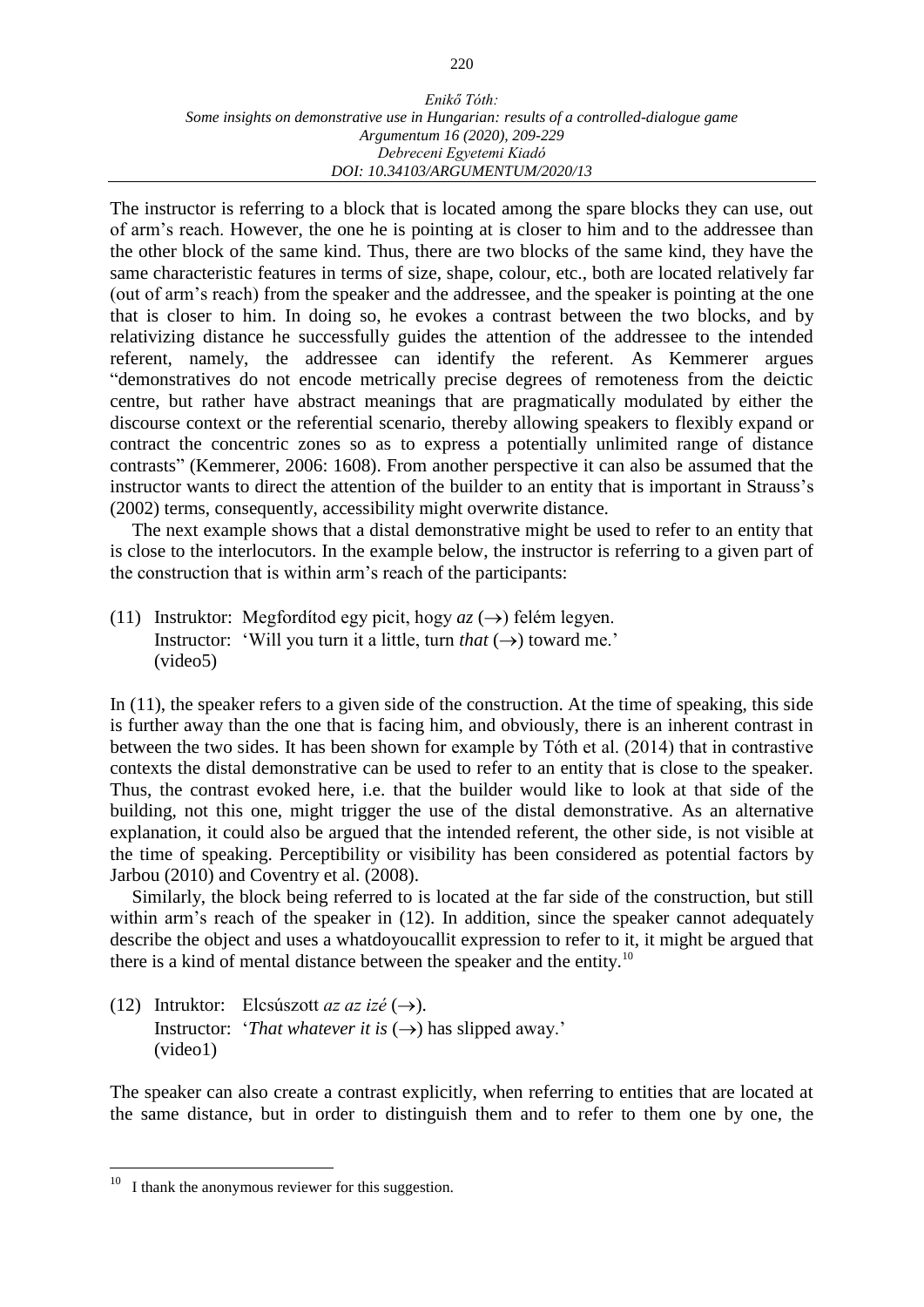speaker opts for a proximal and a distal term, respectively. In the following example the entities being referred to are within arm's reach of the participants.

(13) Instruktor: Úgy kéne állnia, hogy  $ez \rightarrow$ ) így összeérjen *azzal* ( $\rightarrow$ ). Instructor: 'It should be positioned in a way that *this*  $(\rightarrow)$  adjoins *that*  $(\rightarrow)$ .' (video1)

A remarkable type of demonstrative use is when the speaker is holding the entity being referred to, but selects a distal demonstrative. The examples in question are peculiar, because they sometimes represent borderline cases between spatial reference and anaphora, as in (14). However, if we consider holding as a subtype of pointing, then the cases in question are to be labelled as exophoric uses. There were seven such examples in the recorded conversations. Having a closer look at these discourse segments reveals that in each case the speaker is the builder, and he is repeating an instruction issued by the instructor. In six of the examples this is almost a word by word repetition, and in the remaining one it is a reflection on the instruction, where the builder makes sure that he has managed to find the right block. Two relevant examples are given below:

(14) Instruktor: És  $azt \rightarrow$ ) tedd át.

Instructor: 'And put *that one*  $(\rightarrow)$  there.' Építő: És *azt* (*fogja*) tegyem át. Bulider: 'And I will put *that one* (*holding*) there.' (video4)

|                      | (15) Instruktor: Alul a kéket, tehát alul                                  |
|----------------------|----------------------------------------------------------------------------|
|                      | Instructor: 'The blue one below, I say, below'                             |
| Epítő:               | Ja, azt az alsó kéket (fogja) cserélem ki egy kicsi pirosra.               |
| Builder:<br>(video5) | 'Ah, I exchange <i>that blue one below (holding)</i> for a small red one.' |
|                      |                                                                            |

In the following fragment the builder again wants to check whether he has understood which entity was meant by the instructor, but this is achieved by using the proximal demonstrative. The object in question is at the same distance from the interlocutors, but the builder is holding it. This is crucial, since Coventry et al. (2008) argue that it matters who is performing the action, namely they found that English speakers used *this* more often when they themselves were manipulating a given object in an experimental setting.

|          | Mennyire szedjem le?                       |
|----------|--------------------------------------------|
|          | Builder: 'How far do I have to remove it?' |
|          | Instruktor: Hát, csak azt a tetejét.       |
|          | Instructor: 'Well, only that roof of it.'  |
|          | $Epit\ddot{o}$ : $Ezt$ ? (fogja)           |
|          | Builder: 'This one? (holding it)'          |
| (video5) |                                            |
|          | $(16)$ Epítő:                              |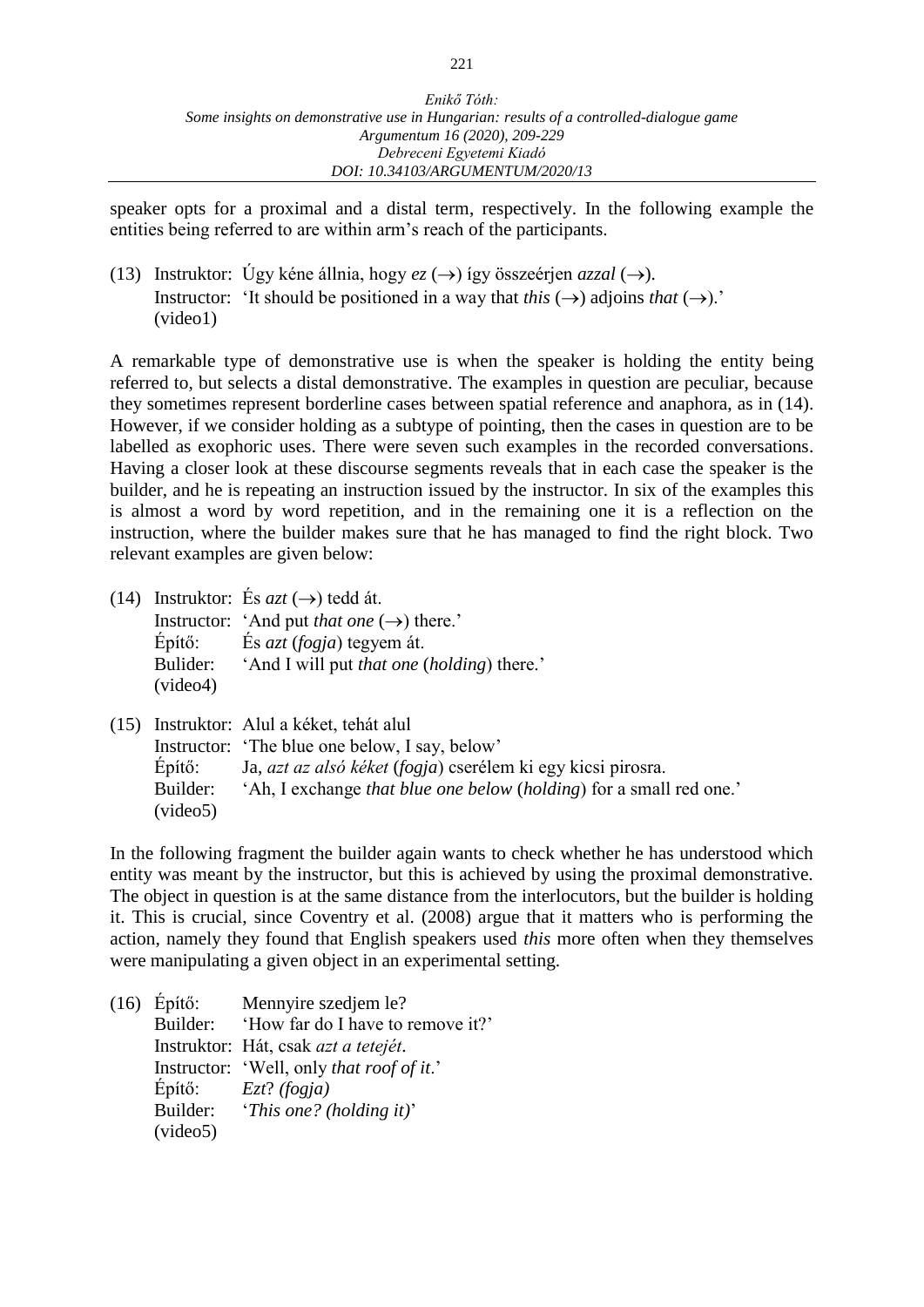Interestingly, there are also cases where the speaker himself uses both demonstratives within the same utterance to refer to the same object. It is obvious that distance as a factor cannot explain this phenomenon. When analysing the examples below it is important to know what the speaker is doing at the time of speaking. In that way the selection of demonstratives can be analysed as a dynamic process. As a starting point, let us consider the example below:

|          | (17) Instruktor: Vedd le a pirosat, mert az itt volt.                            |
|----------|----------------------------------------------------------------------------------|
|          | Instructor: 'Take down the red one, because that one was here.'                  |
|          | Epítő: Melyik pirosat, ezt $(\rightarrow)$ ?                                     |
|          | Builder: 'Which red one do you mean, this one $(\rightarrow)$ ?                  |
|          | Instruktor: Nem, $azt$ $(\rightarrow)$ ott, $ezt$ $(\rightarrow)$ .              |
|          | Instructor: 'No, not that one $(\rightarrow)$ there, this one $(\rightarrow)$ .' |
|          | Epítő: Ezt a pirosat $(\rightarrow)$ ? De alatta van.                            |
|          | Builder: 'This red one $(\rightarrow)$ ? But it is below another one.'           |
| (video8) |                                                                                  |

It is important to point out that this is not a contrastive example; intonation and the use of gestures make it clear that the speaker is referring to the same block of LEGO. Jarbou (2010), who observed the use of demonstratives in Jordanian Arabic in spontaneous interactions, argues that in such cases either the perspective of the speaker has changed, or the hearer's attitude towards the referent has been modified. In the example above, the former explanation seems to be more plausible, since the speaker leaned closer to the object in question while producing the utterance. The last utterance by the builder confirms that she managed to identify the intended referent.

The next example illustrates the second option; when according to the speaker's assessment the hearer's attitude toward the referent changes. In (18) below, the speaker, the instructor, tries to clarify which block he is referring to. The demonstrative choice by the speaker reflects how he perceives the addressee's ability to recognize the intended referent: the use of the proximal term might indicate in accordance with the accessibility hypothesis that the speaker considers the referent to be lowly accessible, thus considerable effort is required on the part of the addressee. For that reason, the speaker is trying to guide the addressee in the process of finding the referent, and while doing that he adopts the hearer's perspective. This is the reason why he switches from the proximal form to the distal one when he adds further information about the intended referent accompanied by a pointing gesture:

(18) Instruktor: *Ezt a pirosat*  $(\rightarrow)$  onnan vedd le, *azt a kis picit*  $(\rightarrow)$  csak. Instructor: 'Take *this red one*  $(\rightarrow)$  from there, only *that little one*  $(\rightarrow)$ .' (video6)

# *3.4 The role of pointing*

The discussion so far has been restricted to gestural demonstratives. However, when focussing on exophoric uses in general, a remarkable relationship between proximals and pointing gestures might be worth mentioning. Carrying out the same quantitative test for the relevant data, we find that proximals are often used with an accompanying pointing gesture, while distals occur almost as often with or without a pointing gesture  $(\chi^2(1) = 112.129, p < 0.001)$ ,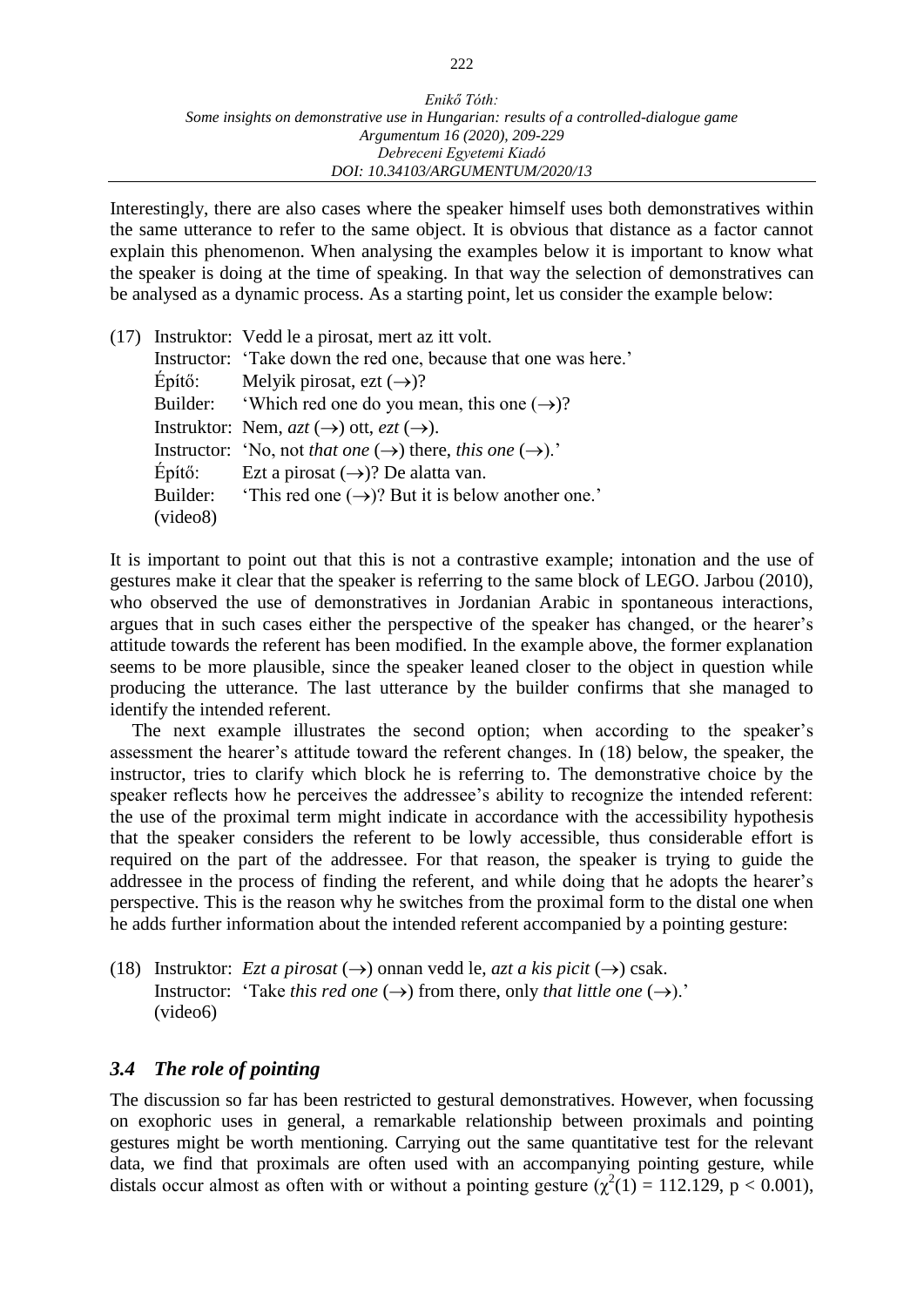| Enikő Tóth:                                                                            |
|----------------------------------------------------------------------------------------|
| Some insights on demonstrative use in Hungarian: results of a controlled-dialogue game |
| Argumentum 16 (2020), 209-229                                                          |
| Debreceni Egyetemi Kiadó                                                               |
| DOI: 10.34103/ARGUMENTUM/2020/13                                                       |

as shown in Figure 4. The distribution of proximals over gestural and symbolic uses is 93 % vs. 7 %, while that of distals is 56 % vs. 44 %. Tóth (2018) found the same pattern in a different experimental setting, i.e. participants selected proximal demonstratives significantly more often in the presence of a manual pointing gesture than distals. Hence, the present results reinforce the relation between the use of proximals and pointing gestures.

It can also be observed in Figure 4 that symbolic uses were more often realized with distal forms, in fact, there were three times as many distal demonstratives as proximals. A similar link has been found by Piwek et al.'s (2008) study of Dutch nominal demonstratives.



*Figure 4. Distribution of demonstratives over exophoric uses in Hungarian*

# *3.5 Non-exophoric uses*

 $\overline{a}$ 

Let us now turn to a more detailed analysis of non-exophoric uses. Though these do not form the primary focus of this work, it is worth studying these examples as well. The frequency of the different subtypes is shown in Table 3. Discourse deictic and anaphoric uses have been introduced in Section 1.2, the category of resumptive pronouns will be described below.<sup>11</sup>

| Non-exophoric uses |                               |                                            |        |          |        |          |        |  |  |
|--------------------|-------------------------------|--------------------------------------------|--------|----------|--------|----------|--------|--|--|
|                    | <b>Discourse deictic uses</b> | <b>Anaphoric uses</b><br><b>Resumptive</b> |        |          | Other  |          |        |  |  |
|                    |                               |                                            |        |          |        |          |        |  |  |
| proximal           | distal                        | proximal                                   | distal | proximal | distal | proximal | distal |  |  |
|                    |                               |                                            | 1 Q    |          |        |          |        |  |  |

*Table 3. Distribution of Hungarian non-exophoric demonstratives* 

<sup>&</sup>lt;sup>11</sup> The label 'other' includes demonstratives serving as clause associates of subordinate clauses (Szűcs 2015) or as heads of nominal relative clauses (Kenesei 1994). Such cases will not be discussed here.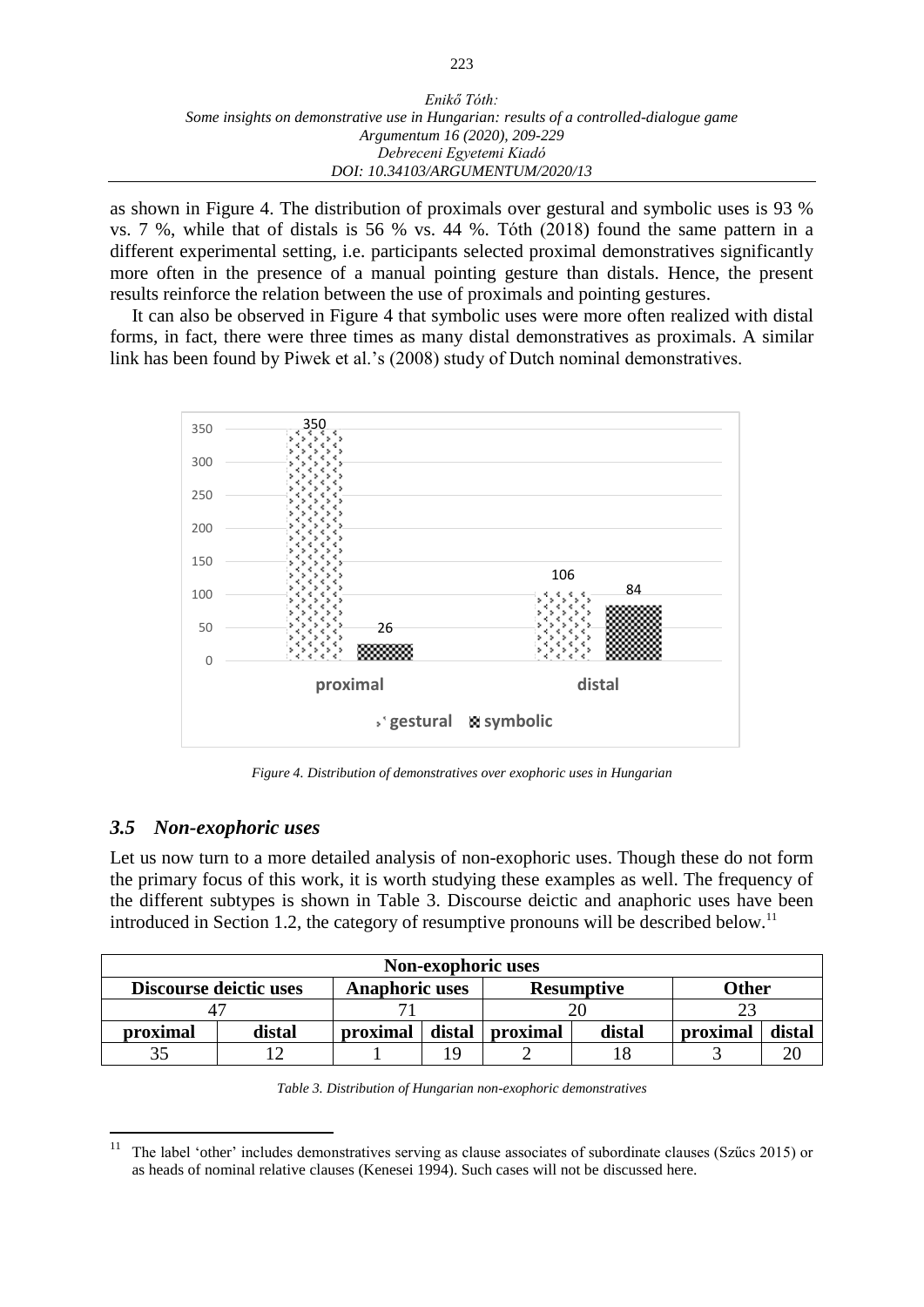Discourse deictic cases identified in the corpus usually refer to an utterance describing an instruction or an action. For instance, in (19), the distal demonstrative refers to an action described in the previous utterance:

| $(19)$ Epítő: | Megnézheted közelebbről is.            |
|---------------|----------------------------------------|
|               | Builder: 'You can have a closer look.' |
|               | Instruktor: Jó, <i>azt</i> akarom.     |
|               | Istructor: 'OK, that's what I want.'   |
| (video5)      |                                        |

As mentioned before, it has been pointed out by various authors that there is a fuzzy boundary in between exophoric and non-exophoric uses of demonstratives, especially in the case of exophoric and anaphoric reference (see Lyons 1977, Levinson 2004, Laczkó 2008, 2010). When I categorized the individual occurrences of demonstratives, those cases were labelled as anaphoric where the demonstrative has an antecedent, and the anaphora serves to maintain an established attention on the referent. Hence, the occurrences of *az* in (20) and (21) are treated as anaphoric, since the referent of the pronoun is identified via the linguistic context.

- (20) Instruktor: Vedd le a pirosat, mert *az* itt volt. Instructor: 'Take down the red one, because *that* was here.' (video8)
- (21) Instruktor: Alulról, a legalsó fehéret. Instructor: 'From below, the lowest white one.' Építő: *Azt* vegyem le? Builder: 'Shall I take *that*?' (video5)

As opposed to that, exophoric reference, especially when there is a pointing gesture on the part of the speaker, is aimed at directing the attention of the addressee to the intended referent. In the example below, gestural reference serves as the antecedent of the distal demonstrative, hence spatial deictic reference overlaps with anaphoric reference:

| $(22)$ Epítő: | Es ez az oldal $(\rightarrow)$ , a másik oldallal szemben?      |
|---------------|-----------------------------------------------------------------|
| Builder:      | 'And <i>this side</i> , opposite the other one?'                |
|               | Instruktor: Megnézem <i>azt</i> is, stimmel.                    |
|               | Instructor: 'I'll have a look at <i>that</i> , it seems right.' |
| (video2)      |                                                                 |

In (23), one anaphor is followed by another one, i.e. the antecedent of the first anaphor *arra*  'onto that' is the phrase *egy piros-at* 'a red block.ACC', and then three similar anaphors follow in an elliptical construction: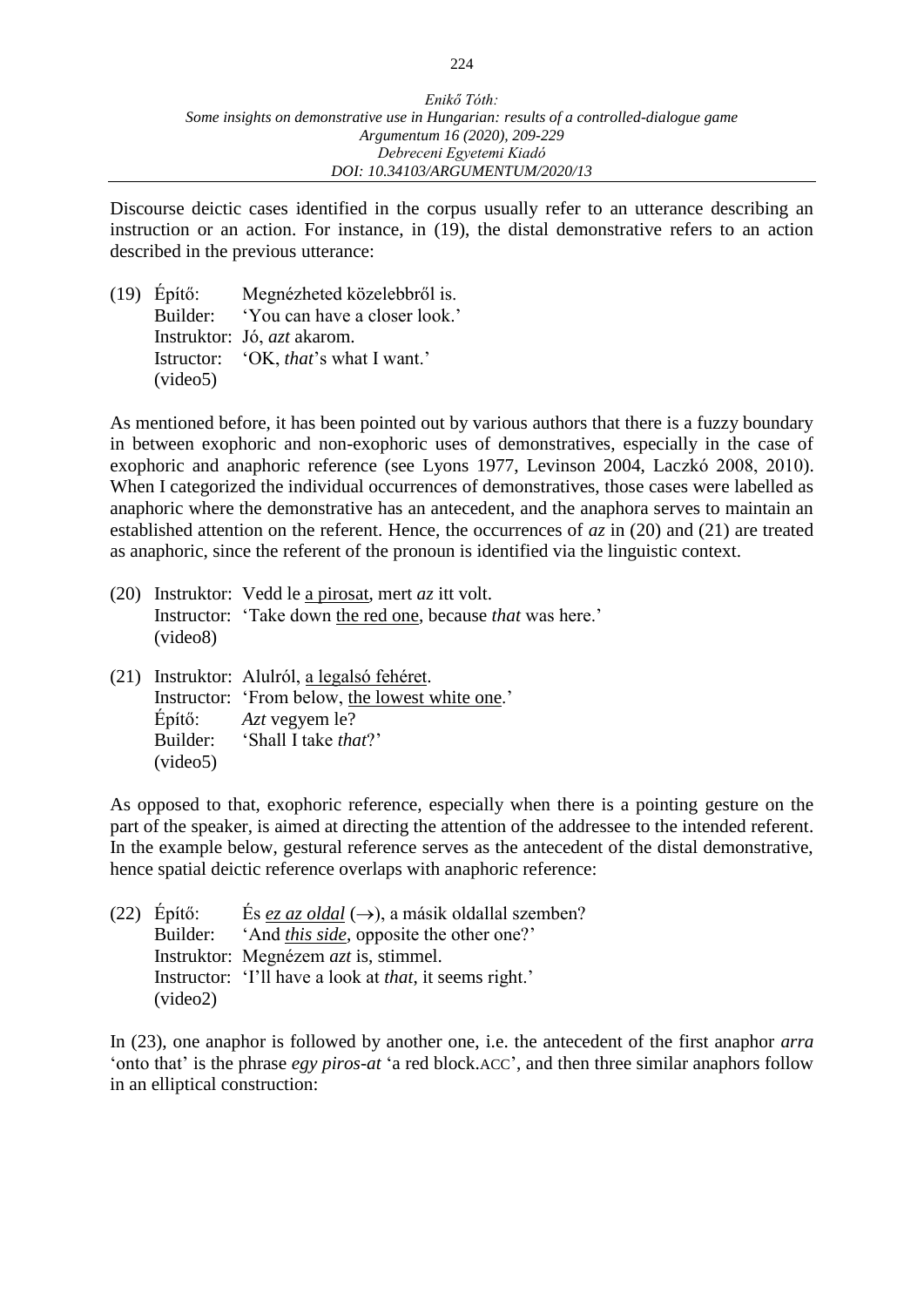| Enikő Tóth:                                                                            |
|----------------------------------------------------------------------------------------|
| Some insights on demonstrative use in Hungarian: results of a controlled-dialogue game |
| Argumentum 16 (2020), 209-229                                                          |
| Debreceni Egyetemi Kiadó                                                               |
| DOI: 10.34103/ARGUMENTUM/2020/13                                                       |

(23) Instruktor: Ezt a zöldet  $(\rightarrow)$  innen a sarokról vedd le és tegyél helyette egy pirosat. *Arra* egy kéket. *Arra* egy sárgát, és *arra* egy zöldet. Instructor: 'Take this green one from the corner here and replace it with a red one. Put a blue block on *it*, then a yellow and finally a green.' (video2)

In the fragment below we find another non-exophoric use, the utterance by the builder contains a topic-repeating resumptive pronoun. Szalamin (1988) describes topic-repeating structures involving demonstrative pronouns as follows: "a clause-initial topic, a verbal argument, is followed by a typically unstressed resumptive pronoun without a pause; the pronoun agrees with the verbal argument in number and case and emphasizes the argument itself" (Szalamin 1988:91–92).<sup>12</sup> In the generative tradition, Szűcs (2019: 294) describes Hungarian left dislocation as a construction "whereby some discourse-prominent entity is placed at the left periphery of the clause, with a subsequent co-referential pronoun".

|          | (24) Instruktor: Utána van egy sötétkék.                |
|----------|---------------------------------------------------------|
|          | Instructor: 'Behind that one there is a dark blue one.' |
| Epítő:   | Igen, a sötétkék <i>az</i> itt van.                     |
| Builder: | 'Right, the dark blue <i>that</i> is here.'             |
| (video4) |                                                         |

In fact, altogether there were 20 occurrences of resumptive pronouns in the corpus. As the example below shows, resumptive pronouns share number and case features with their antecedent.

(25) Instruktor: Meg a zöld-et *az-t* tedd vissza. Instructor: 'And the green one.ACC, put *that.ACC* back.' (video8)

Especially interesting are those two examples from the corpus where the resumptive pronoun is proximal. According to Szalamin (1988), the proximal demonstrative can function as a topic-repeating, resumptive pronoun when the topic itself is a demonstrative NP with a proximal adnominal in it:

- (26) Instruktor: Ez a kiálló *ez* alul piros. Instructor: 'This jutted part *this* is red below.' (video1)
- (27) Instruktor: Ezt a részt  $(\rightarrow)$  *ezt* itt bontsd le. Instructor: 'This part  $(\rightarrow)$  take *this* here apart.' (video6)

 $\overline{a}$ 

<sup>&</sup>lt;sup>12</sup> "A mondat elején topik szerepet betöltő mondatrész, igei bővítmény áll, amelyet (vele egyeztetett alakban) kiemelő szerepű mutató névmás követ, többnyire hangsúly és beszédszünet nélkül."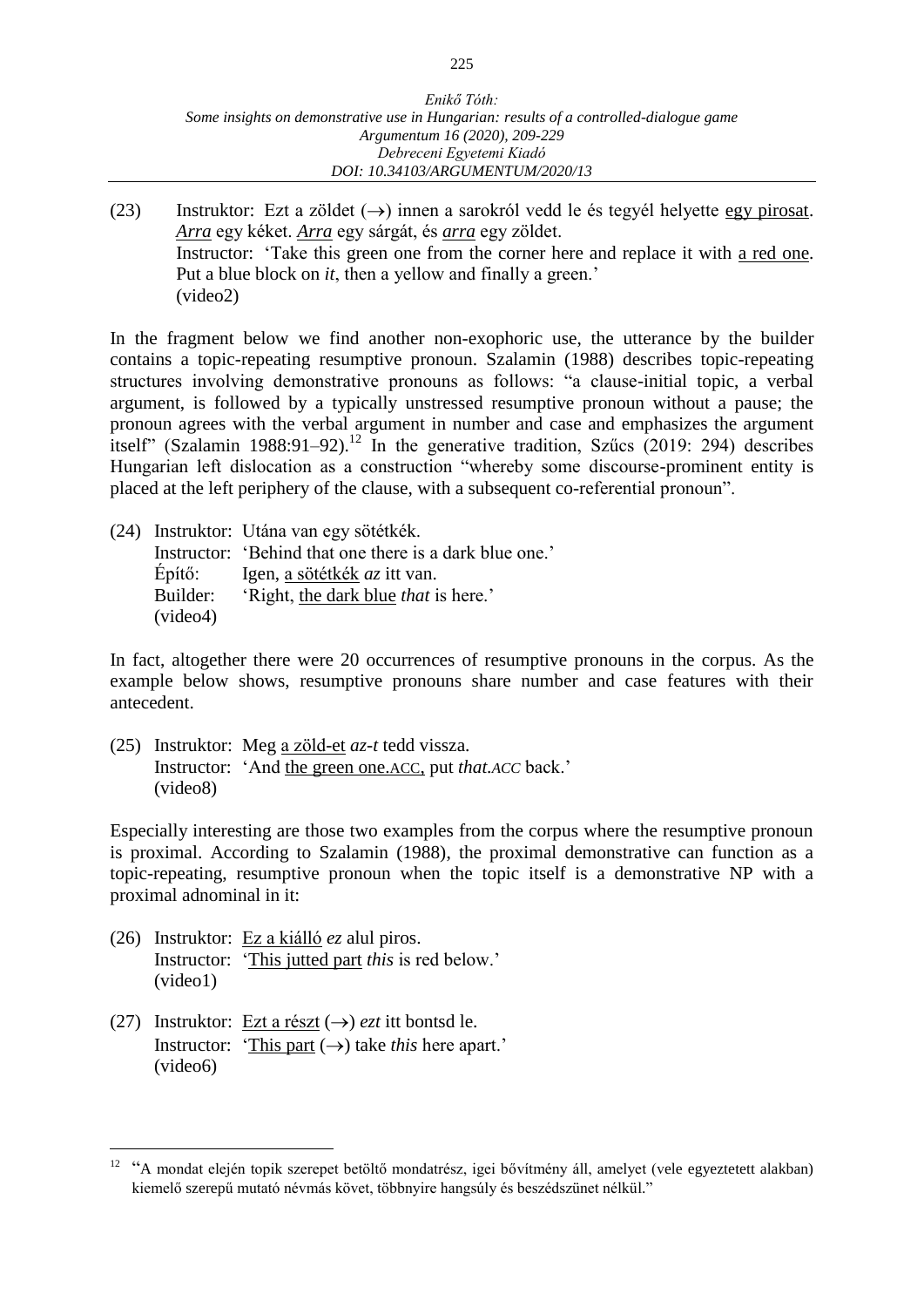### *3.6 Individual variation*

Ten pairs participated in the experiment, and they followed quite different strategies while carrying out the task in the controlled dialogue game. As a result, some of them completed the task very quickly, but there were some lengthy conversations, too. The number of demonstratives used in the individual conversations and the duration of the dialogues are shown in Table 4.

| <b>Number</b> | <b>Participants</b> | <b>Duration</b> | <b>Number of demonstratives used</b> |          |               | <b>Total</b> |
|---------------|---------------------|-----------------|--------------------------------------|----------|---------------|--------------|
|               |                     |                 | gestural                             | symbolic | non-exophoric |              |
|               | 2 women             | 14:10           | 53                                   | 15       | 31            | 99           |
| 2             | 2 men               | 9:10            | 24                                   | 5        | 20            | 49           |
| 3             | 2 men               | 10:50           | 54                                   | 8        | 16            | 78           |
| 4             | $1$ woman/ $1$ man  | 14:16           | 35                                   | 19       | 25            | 79           |
| 5             | 2 women             | 15:45           | 36                                   | 16       | 19            | 71           |
| 6             | 2 men               | 19:00           | 98                                   | 15       | 20            | 133          |
| 7             | 2 men               | 5:20            | 0                                    |          | 3             | 4            |
| 8             | 2 women             | 20:50           | 117                                  | 9        | 11            | 137          |
| 9             | 2 women             | 7:32            | 27                                   | 8        | 9             | 44           |
| 10            | 2 men               | 6:23            | 12                                   | 14       | 7             | 33           |
| <b>Total</b>  |                     |                 | 456                                  | 110      | 161           | 727          |

#### *Table 4. List of the video recordings*

In general, the majority of pairs, as expected, used a large number of nominal demonstratives, due to the nature of the assignment. However, there was one exception to this general tendency: a pair of two men (video7) worked very efficiently; they completed the task in the least amount of time, and, surprisingly, did not use gestural demonstratives at all. Taking a closer look at the conversation in question, it is revealed that the instructor used quite a lot of definite descriptions, and the builder often pointed at the block that he managed to identify based on the information carried by the description, but, contrary to expectations, he did not use a demonstrative to make sure that he picked the right one, as others often did.

Regarding the choice between a demonstrative and a definite description, it can be assumed that the use of gestural demonstratives helps to direct the attention of the addressee to the referent in a direct manner, in other words gestural demonstratives signal that the referent is easily identifiable out of the set of potential candidates. As opposed to that, processing a definite description might require more effort on the part of the addressee. Nevertheless, the participants in video 7 followed the seemingly more complex strategy, and it worked very efficiently.

Table 4 also shows that speakers usually produced more gestural demonstratives than symbolic ones in general, which is not surprising considering the specific demands of the task. This difference is especially remarkable in the case of pair 8 (two women), who produced the highest number of gesturals, 117, while only 9 symbolic demonstratives were used. The high number of demonstratives is matched by the length of the dialogue, and similar proportions obtain in the second longest dialogue, 98 and 15, respectively, produced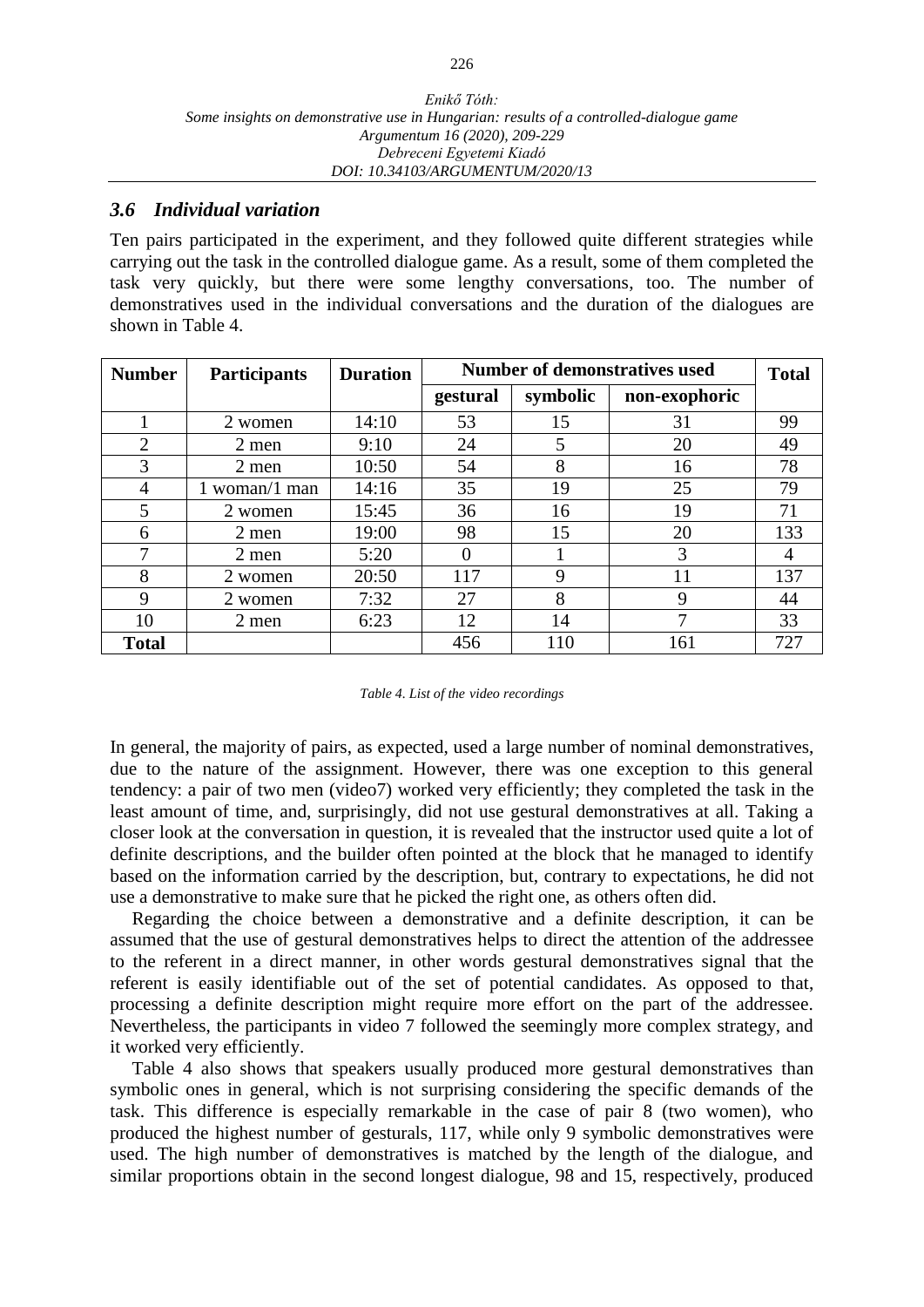| Enikő Tóth:                                                                            |
|----------------------------------------------------------------------------------------|
| Some insights on demonstrative use in Hungarian: results of a controlled-dialogue game |
| Argumentum 16 (2020), 209-229                                                          |
| Debreceni Egyetemi Kiadó                                                               |
| DOI: 10.34103/ARGUMENTUM/2020/13                                                       |

by pair 6 (two men). However, in the latter case there was a misunderstanding regarding the instructions, members of this pair decided to remove all parts of the construction and then had to restart the task when they were warned that it is not allowed to that.

Turning to the use of non-exophoric pronouns we find another interesting difference among the pairs. Namely, some of them did not use topic-repeating pronouns at all, there were three such pairs altogether. As opposed to that, most pairs produced one or two such pronouns, while the highest number, six, was produced by two women (pair 1). Though the data collected here is not enough to draw any conclusions, in terms of individual variation the data might imply that there are speakers who do not use resumptive pronouns.

### **4 Conclusion**

The study presented here explored the use of nominal demonstratives in Hungarian using data gained from natural conversations that were video recorded in a controlled dialogue game setting where two interlocutors worked to reach a common goal. A detailed analysis of nominal demonstrative occurrences revealed that the choice between proximal and distal gestural demonstratives in Hungarian is influenced by relative distance from the speaker, i.e. proximals were used when referring to entities located within easy arm's reach of the speaker, while distals were preferred when referring to entities further away. As opposed to that, accessibility, which was defined in terms of the processing effort required on the part of the addressee in identifying the intended referent, was not a decisive factor.

It was also shown that relative distance on its own cannot always explain the selection of exophoric demonstratives. Hence, the use of demonstratives can only be described as a dynamic process affected by the interaction of separate factors. These factors include perceptibility, visibility, pointing, manipulation and change of perspective or attitude. The results obtained in this preliminary study show that further studies based on different methodologies are called for in order to understand the subtleties of Hungarian demonstrative practice. Finally, non-exophoric uses of demonstratives were also briefly discussed in order to provide a more complete picture of Hungarian demonstrative use.

### **References**

- Ariel, M. (1990/2014): *Accessing Noun-Phrase Antecedents*. London, New York: Routledge. Reprinted: Ariel, Mira 2014. *Accessing Noun-Phrase Antecedents (Routledge Library Editions: Linguistics).* London, New York: Routledge. <https://doi.org/10.4324/9781315857473>
- Ariel, M. (2004): Accessibility Marking: Discourse Functions, Discourse Profiles, and Processing Cues. *Discourse Processes* 37(2), 91–116. [https://doi.org/10.1207/s15326950dp3702\\_2](https://doi.org/10.1207/s15326950dp3702_2)
- Burenhult, N. (2003): Attention, accessibility, and the addressee: the case of the Jahai demonstrative *ton*. *Pragmatics* 13(3/4): 363–379. <https://doi.org/10.1075/prag.13.3.01bur>
- Coventry, K. R., Valdés, B., Castillo, A. & Guijarro-Fuentes, P. (2008): Language within your Reach: Near-far Perceptual Space and Spatial Demonstratives. *Cognition* 108, 889– 895. <https://doi.org/10.1016/j.cognition.2008.06.010>
- Diessel, H. (1999): *Demonstratives. Form, Function and Grammaticalization*. Amsterdam: John Benjamins. <https://doi.org/10.1075/tsl.42>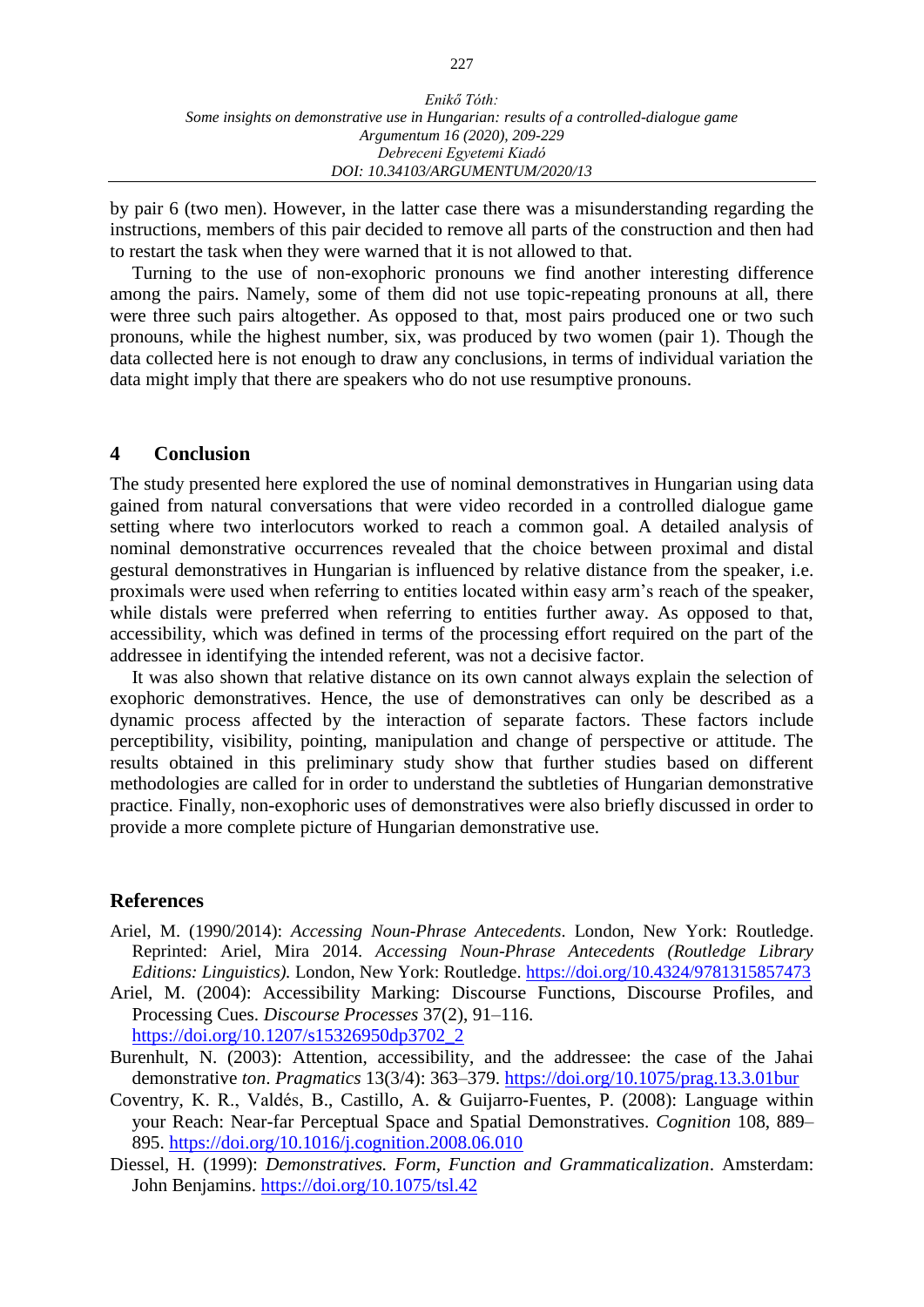- Diessel, H. (2012): Deixis and demonstratives. In: Maienborn, C., von Heusinger, K, & Portner, P. (eds.): *An International Handbook of Natural Language Meaning. Vol. 3*. Berlin: Mouton de Gruyter, 2407–2431.
- Gundel, J. K., Hedberg, N. & Zacharski, R. (1993): Cognitive Status and the Form of Referring Expressions in Discourse. *Language* 69(2), 274–307.
- Hanks, W. F. (2009): Fieldwork on Deixis. *Journal of Pragmatics* 41, 10–24.
- Jarbou, S. O. (2010): Accessibility vs. physical proximity: an analysis of deictic demonstrative practice in spoken Jordanian Arabic. *Journal of Pragmatics* 42, 3078–3097.
- Kahneman, D. (2003): A Perspective on Judgement and Choice: Mapping Bounded Rationality. *American Psychologist* 58(9), 697–720. [https://doi.org/10.1037/0003-](https://doi.org/10.1037/0003-066X.58.9.697) [066X.58.9.697](https://doi.org/10.1037/0003-066X.58.9.697)
- Kenesei, I. (1994): Subordinate clauses. In: Kiefer, F. & É. Kiss, K. (eds.): *Syntax and Semantics. Volume 27. The Syntactic Structure of Hungarian*. San Diego & New York: Academic Press, 275–354.
- Kemmerer, D. (1999): *Near* and *far* in language and perception. *Cognition* 73, 35–63. [https://psycnet.apa.org/doi/10.1016/S0010-0277\(99\)00040-2](https://psycnet.apa.org/doi/10.1016/S0010-0277(99)00040-2)
- Kemmerer, S. (2006): The semantics of space: Integrating linguistic typology and cognitive neuroscience. *Neuropsychologia* 44, 1607–1621.

<https://doi.org/10.1016/j.neuropsychologia.2006.01.025>

- Kibrik, A. A. (2011): *Reference in Discourse*. Oxford: Oxford University Press.
- Laczkó, K. (2008): A mutató névmási deixisről. *Általános Nyelvészeti Tanulmányok* 22, 309– 47.
- Laczkó, K. (2010): Demonstrative pronouns in spatial deixis, discourse deixis, and anaphora. *Acta Linguistica Hungarica* 57(1), 99–118.<https://doi.org/10.1556/ALing.57.2010.1.5>
- Laczkó, K. & Tátrai, Sz. (2012): "Személyek és/vagy dolgok. A harmadik személyű és a mutate névmási deixis a magyarban." In: Tolcsvai Nagy, G. & Tátrai, Sz. (eds.): *Konstrukció és jelentés. Tanulmányok a magyar nyelv funkcionális kognitív leírására*. Budapest: ELTE, 231–258.
- Levinson, S. C. (1983): *Pragmatics*. Cambridge: Cambridge University Press. <https://doi.org/10.1017/CBO9780511813313>
- Levinson, S. C. (2004): Deixis and Pragmatics. In: Horn, L. & Ward, G. (eds.): *The Handbook of Pragmatics.* Oxford: Blackwell, 97–121.
- Lyons, J. (1977): *Semantics. Vol. 2.* Cambridge: Cambridge University Press. <https://doi.org/10.1017/CBO9780511620614>
- Peeters, D., Azar, Z. & Özyürek, A. (2014): The interplay between joint attention, physical proximity, and pointing gesture in demonstrative choice. In: Bello, P., Guarini, M., McShane, M. & Scassellati, B. (eds.): *Proceedings of the 36th Annual Meeting of the Cognitive Science Society*. *Cognitive Science Meets Artificial Intelligence: Human and Artificial Agents in Interactive Contexts*. Austin, TX: Cognitive Science Society, 1144– 1149.
- Piwek, P., Beun, R. & Cremers, A. (2008): 'Proximal' and 'distal' in Language and Cognition: Evidence from Deictic Demonstratives in Dutch. *Journal of Pragmatics* 40, 694–718. <https://doi.org/10.1016/j.pragma.2007.05.001>
- Reile, M. (2015): Space and demonstratives: An experiment with Estonian exophoric demonstratives. *Eesti ja Soome-Ugri Keeleteaduse Ajakiri* 6(2), 137–165. <https://doi.org/10.12697/jeful.2015.6.2.06>